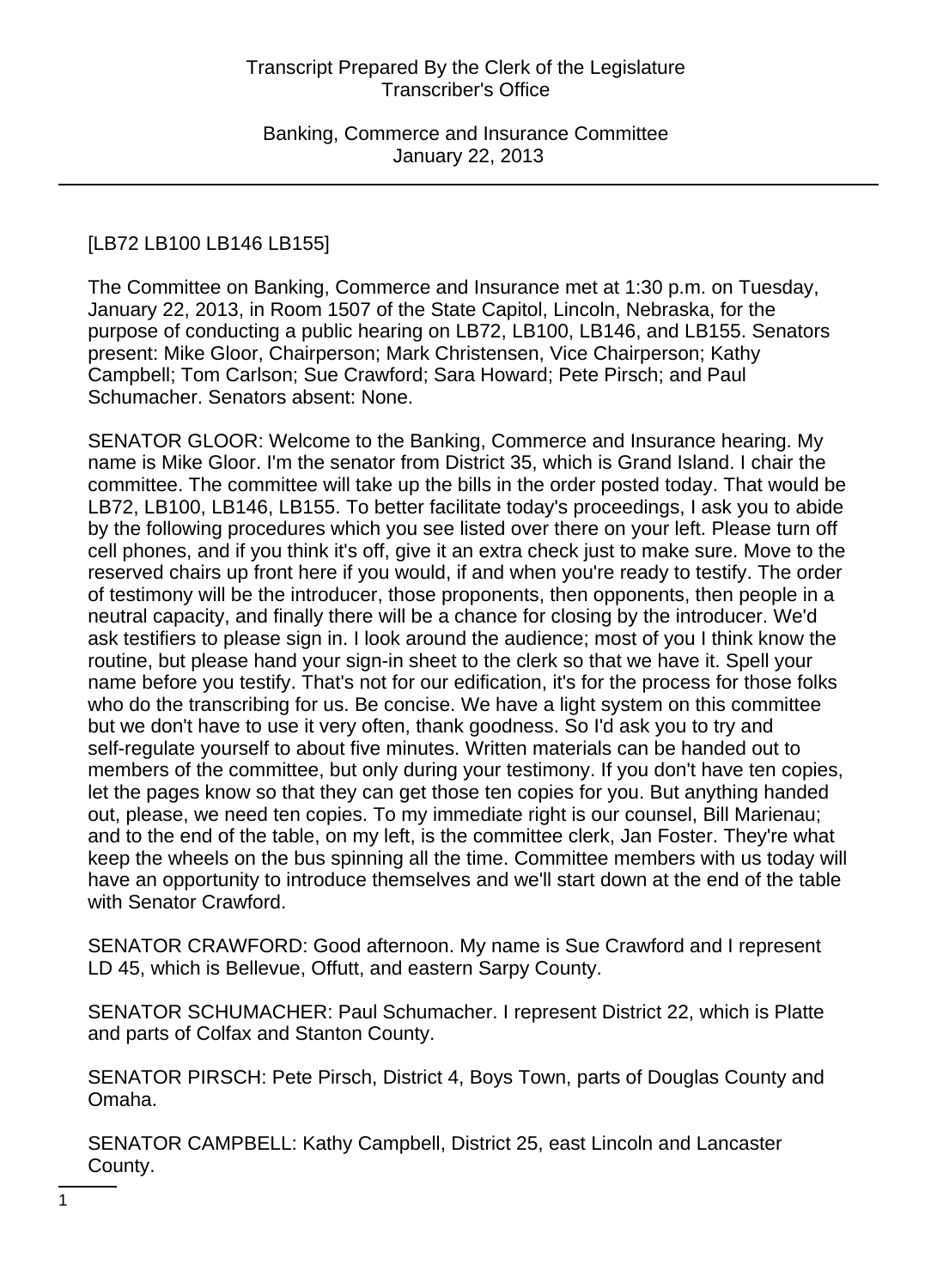SENATOR CHRISTENSEN: Mark Christensen, Imperial, District 44, ten counties in the southwest corner.

SENATOR CARLSON: Tom Carlson, District 38, and I represent people in parts of...all of six counties and part of a seventh, and I live in Holdrege.

SENATOR HOWARD: Sara Howard, District 9. I represent midtown Omaha.

SENATOR GLOOR: And our pages today are William Rahjes, who is from Elwood, and Nathan Funk, who is from Norfolk. And if you need things, they can help you out with that just as they help us out. With that, we'll start with LB72. Senator McCoy, welcome back to the Banking, Commerce and Insurance Committee.

SENATOR McCOY: Well, thank you, Chairman Gloor, and good afternoon, members of the Banking, Commerce and Insurance Committee. I am Beau McCoy. For the record that's B-e-a-u M-c-C-o-y, and I represent the 39th District in the Legislature. And I'm here to introduce LB72 to you this afternoon, which very simply changes the sunset date from July 1, 2014, to July 1, 2017, for the interest-bearing trust accounts under the Nebraska Real Estate License Act that were created in LB347, which I introduced in 2011. LB347 gave brokers the option to have their accounts in an interest-bearing account so long as the interest goes to a nonprofit organization. The interest does not go to the broker. LB347 also made this voluntary for the banks as well. The Nebraska Realtors Association received a grant to aid low-income individuals in home buying, and one of the requirements of the grant is to have sustainability. The Nebraska Realtors Association will use the interest in helping with that sustainability. The sunset date of July 1, 2014, was placed on these accounts to allow the Legislature to review how the process is working. Changing the sunset date to July 1, 2017, will allow additional time for that evaluation to occur. Rita Griess, with the Nebraska Realtors Association, will follow me in a moment with some additional information on this grant and the program they envision to fund with this money. I thank you for your time, and I'd be happy to answer any questions if there are any. [LB72]

SENATOR GLOOR: Thank you, Senator McCoy. Are there any questions for Senator McCoy? Senator Christensen. [LB72]

SENATOR CHRISTENSEN: Thank you, Mr. Chairman. Thank you, Senator. Do you have any idea how much money was raised for nonprofits in this way through this program? [LB72]

SENATOR McCOY: I don't have that number sitting at my fingertips, Senator Christensen, but I know, as I mentioned, Rita Griess will be behind me a moment. I think she can address that and probably will also talk to you about the banks that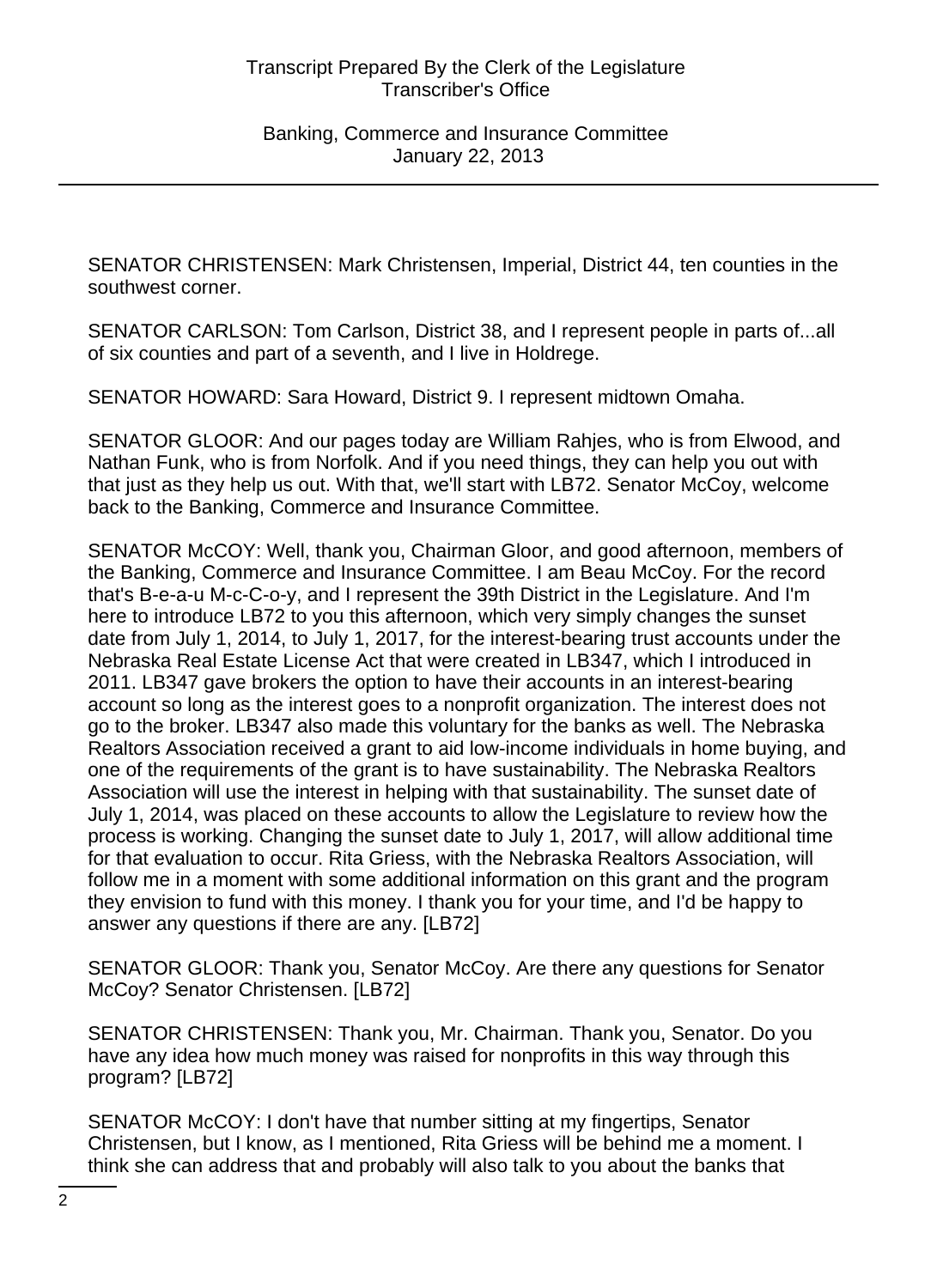Banking, Commerce and Insurance Committee January 22, 2013

they've talked to and those that they've set up at this point. But I think...clearly, I think the committee saw fit to advance this a couple years ago just because I believe it is a good idea. I think it makes sense. It just so happened, and Rita will go into this in a moment, that we just ended up with not quite enough time to really get it up and running to the point that you could really have a good idea of whether or not this will work long-term. I certainly hope that it does. But I think she would probably be able to...and I apologize I don't have that right in front of me,... [LB72]

SENATOR CHRISTENSEN: No, that's fine. [LB72]

SENATOR McCOY: ...but I think she would probably be able to probably give that to you right off the top of her head, would be my guess. [LB72]

SENATOR CHRISTENSEN: Yeah. Thank you. [LB72]

SENATOR GLOOR: Any other questions? I'm guessing, Senator McCoy, that the timing on this, even though the sunset is a year and a half away, was to take advantage of the legislative cycle and not have to come in with an E clause if you introduced this next year. Is that a fair assumption? [LB72]

SENATOR McCOY: That would be correct, Chairman. [LB72]

SENATOR GLOOR: Okay. Seeing no other questions, thank you, Senator McCoy. We'll... [LB72]

SENATOR McCOY: And I will waive closing if that would be okay. Thank you. [LB72]

SENATOR GLOOR: Okay. And I'm guessing none of the testifiers that come behind will be in bow ties, is that a safe guess? [LB72]

SENATOR McCOY: I don't know. (Laughter) Thank you. [LB72]

SENATOR GLOOR: Thank you. Proponents. Can I see a show of hands of people who wish to provide testimony that are proponents, opponents, or neutral? Okay. Thank you. Good afternoon. [LB72]

RITA GRIESS: Good afternoon, Senators. My name is Rita Griess, G-r-i-e-s-s. I'm here representing the Nebraska Realtors Association, and I am chairperson of the Nebraska Realtors Home Buyer's Assistance Foundation, which we created once this bill in the Legislature was passed in 2011. So we really are just getting started with this. We've been in the process of creating and having approved and filed all the documents we need, and beginning really to spread the word to our members. This is all voluntary. The idea of having interest-bearing trust accounts for this donation is certainly not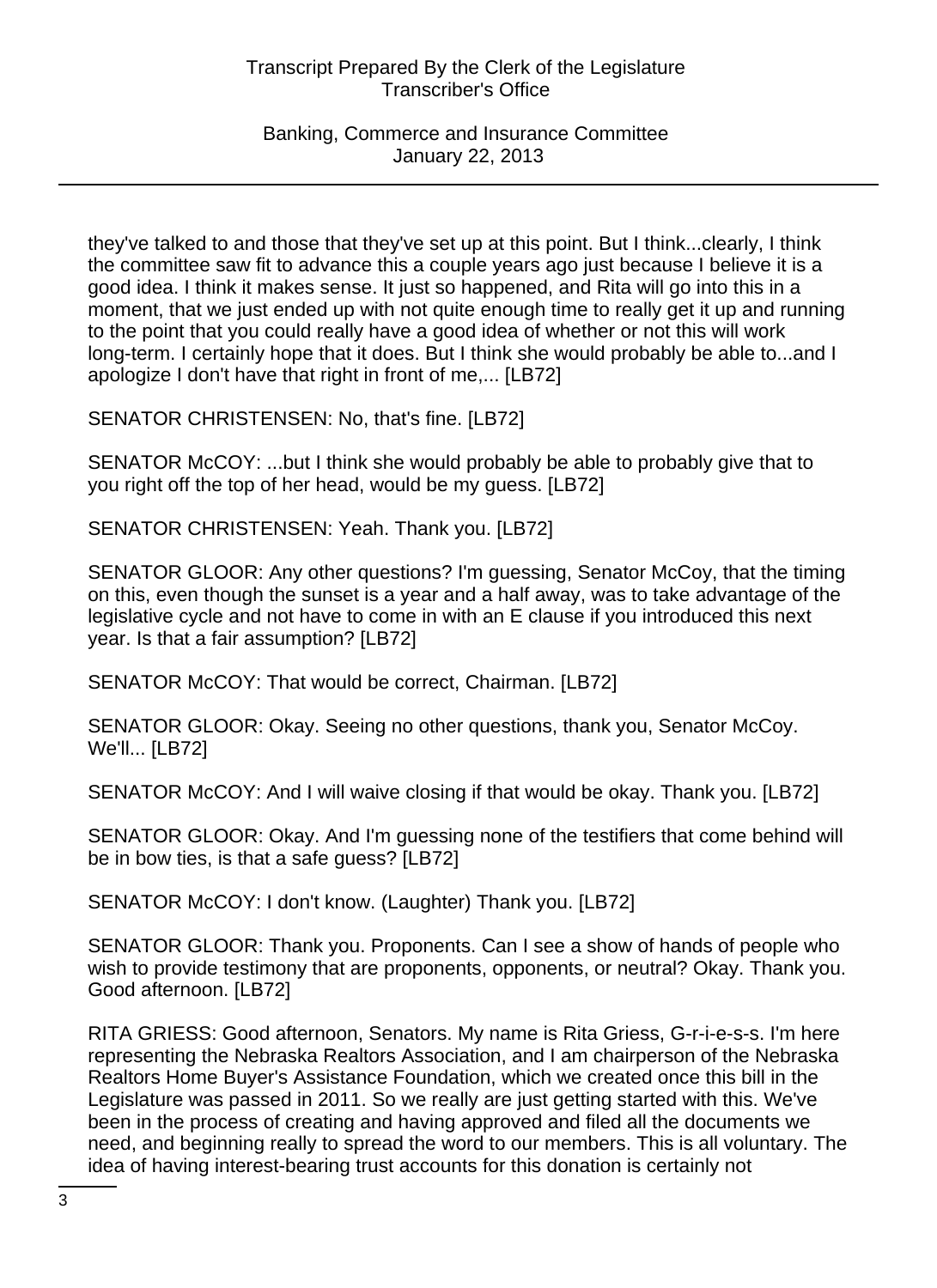mandated. It's voluntary. And we have been soliciting banks for their participation, and we've been very pleased with the response so far. But, once again, we're really just getting started, so we need an extension and more time to get things rolling. I would be happy to answer any questions you may have. [LB72]

SENATOR GLOOR: Thank you. Senator Pirsch. [LB72]

SENATOR PIRSCH: Thank you. And I'm trying to get a flavor for how this substantively is going to work then. So all realtors who desire to participate, you don't have to, but should you desire to, then would...they would...need they utilize kind of a master account like a foundation such as yours, or can they... [LB72]

RITA GRIESS: No. [LB72]

SENATOR PIRSCH: ...on an individual basis find a nonprofit to which they're... [LB72]

RITA GRIESS: It's individual banks that would participate, and agree to participate, and then the money would go...and we have designated the money at the time we began this to go to the REACH program, which is a program that provides education, pre-home buying education for first-time home buyers, primarily. But it covers the home buying process about credit, about predatory lending, about home maintenance. It's a very good class that probably all homebuyers should take. So we were funding that, and we have contributed \$2,000 to that. [LB72]

SENATOR PIRSCH: Yeah, a very worthy cause. And by the way, I think I supported this originally. [LB72]

RITA GRIESS: Yes, you did. [LB72]

SENATOR PIRSCH: But with respect to, though...I mean with respect to is it an individual realtor's discretion then of which nonprofit to participate with? Or would there be some other... [LB72]

RITA GRIESS: No. I mean, the foundation is designating the donor...the donee at the time. And so, yeah, that's how that has...that's how it's set up. I mean I think there are probably possibilities down the line, but that's the way it's been set up. [LB72]

SENATOR PIRSCH: It'll always be... [LB72]

RITA GRIESS: It has been designated to go to this program at this time. [LB72]

SENATOR PIRSCH: Okay. So it will always be the foundation then per the way things are structured... [LB72]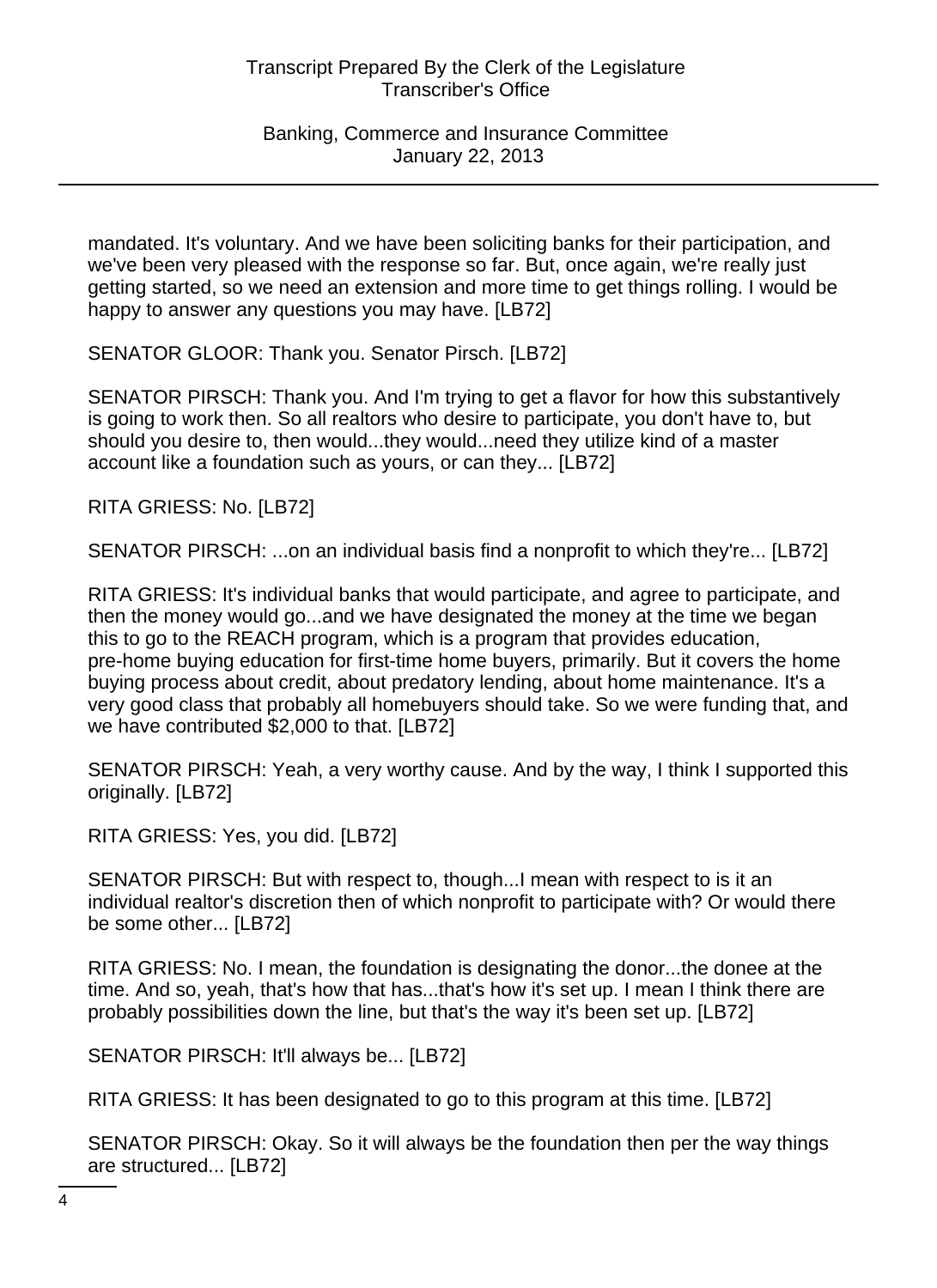RITA GRIESS: There is a board of directors on the foundation from the Nebraska Realtors Association, and we also have the ability to have two public members, and we're really excited because we now have a member whose term is beginning the first of this year from the banking industry that will be participating. [LB72]

SENATOR PIRSCH: And it will always been within the discretion of that foundation then to determine which nonprofits will be... [LB72]

RITA GRIESS: Yes, um-hum. [LB72]

SENATOR PIRSCH: So the future, it would be little...that would minimize the risks then of controversial nonprofits being selected... [LB72]

RITA GRIESS: Right, right. [LB72]

SENATOR PIRSCH: ...as opposed to individual. Okay, thank you. Appreciate it. [LB72]

SENATOR GLOOR: Senator Schumacher. [LB72]

SENATOR SCHUMACHER: Whose...as I get it, this is money held in realtors' escrow accounts pending transactions? [LB72]

RITA GRIESS: That's right. [LB72]

SENATOR SCHUMACHER: Whose money is it then, either the buyer or the sellers? [LB72]

RITA GRIESS: Yes. And traditionally that money has been in noninterest-bearing accounts. The lawyers in the state of Nebraska do something similar to this called the IOLTA, Interest on Lawyer(s) Trust Accounts, and they donate it also to charitable causes. There are also other states that have done this. [LB72]

SENATOR SCHUMACHER: Well, I suspect it's kind of academic with considering the interest rates that are being paid on deposits right now. [LB72]

RITA GRIESS: Right. [LB72]

SENATOR SCHUMACHER: But arguably, at some point, interest...banks will begin paying interest again. [LB72]

RITA GRIESS: That's right. [LB72]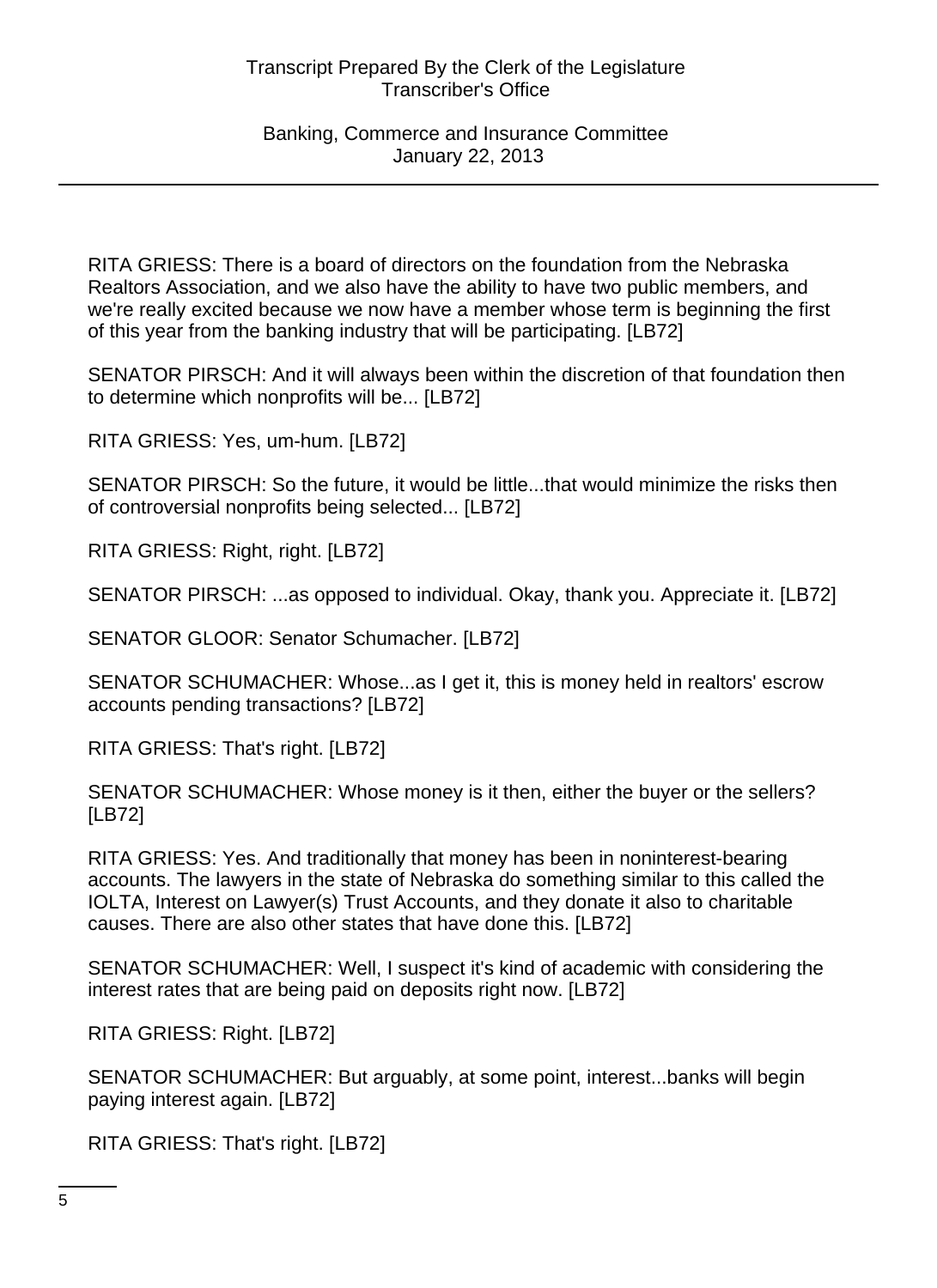SENATOR SCHUMACHER: And why shouldn't the people who own the principal will get the interest on that money, I mean? [LB72]

RITA GRIESS: They could. You know, as I said before, it has the law...the statute has read that it goes into a noninterest-bearing account... [LB72]

SENATOR SCHUMACHER: But why we don't just say... [LB72]

RITA GRIESS: ...unless the parties...unless the parties both agree and wish to have it in an interest-bearing account. I think part of the reason is, typically money...one individual's money or one party's individual's money does not stay in the account long enough to accrue a lot of interest. However, the cumulative amount of money that could potentially be raised with an account such as this would be a different matter. So usually a buyer that is purchasing a home wouldn't gain much money by it anyway. So it's never been too controversial, the fact that it is in a noninterest-bearing account. [LB72]

SENATOR SCHUMACHER: Is there any limits? And let's suppose a transaction hangs up for 60 days because the title survey or something isn't quite right. [LB72]

RITA GRIESS: Uh-huh. [LB72]

SENATOR SCHUMACHER: And let's suppose it's a sizable amount of money: half a million, a million dollars, maybe more. I mean, that interest is a lot and that should belong to somebody besides just be given away. [LB72]

RITA GRIESS: Well, the agreement is made in the beginning. And in today's world, or previous to this bill being passed, if the buyers and sellers both wanted it to be in an interest-bearing account and designate who it would go to, they had the ability to do that. [LB72]

SENATOR SCHUMACHER: And can they still do that? [LB72]

RITA GRIESS: Um-hum. [LB72]

SENATOR SCHUMACHER: Okay. Thank you. [LB72]

SENATOR GLOOR: Other questions? Senator Carlson. [LB72]

SENATOR CARLSON: Thank you, Senator Gloor. When you started you indicated how this money was going to be used, and I think you indicated an acronym. But what does that stand for again? [LB72]

RITA GRIESS: It stands for...it's REACH, and it stands for Readiness Education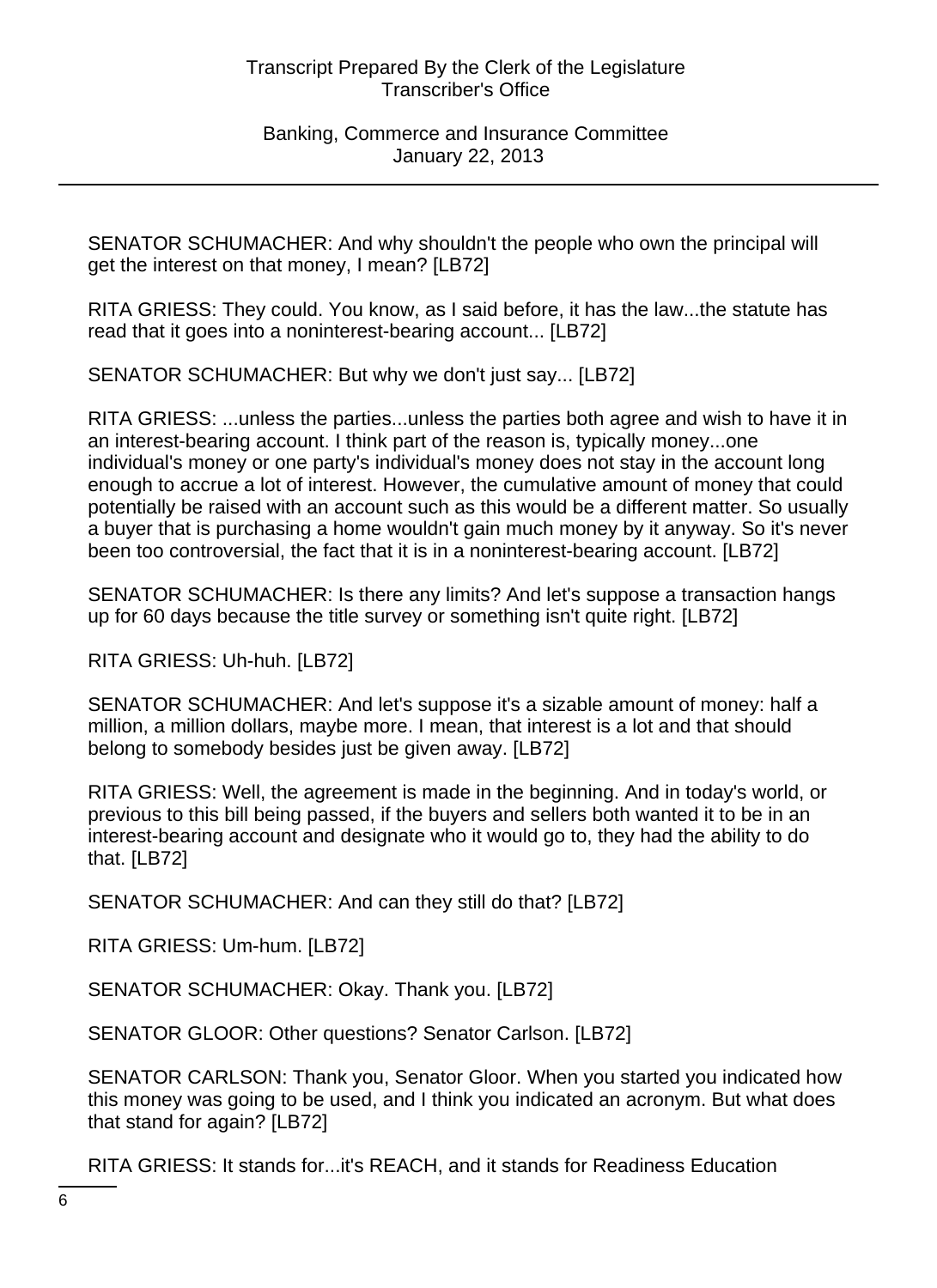Banking, Commerce and Insurance Committee January 22, 2013

Awareness Collaborative for Homebuyers and Homeowners. [LB72]

SENATOR CARLSON: Good. It's an acronym then. (Laughter) [LB72]

RITA GRIESS: Rather difficult. I have it written down. [LB72]

SENATOR CARLSON: All right. [LB72]

RITA GRIESS: But it is a collaborative that does this education that many loan programs require for first-time homebuyers. And it is a good thing. There are potentially other good causes where the money could go. The overall mission of the foundation is to ensure that we have affordable, safe, decent housing across the state of Nebraska. And this is just a small attempt on the part of the Nebraska Realtors Association to help make that happen and to contribute to it. [LB72]

SENATOR CARLSON: Okay. Thank you. [LB72]

SENATOR GLOOR: Other questions? I think Senator Christensen asked Senator McCoy what kind of dollars had piled up at this point in time. Maybe piled isn't the right word. [LB72]

RITA GRIESS: We started with \$50,000 to begin, and we are still in the process of getting people to participate. We have one broker that is actively participating. The amount of dollars has not been significant that we have put in there so far. Some of the other numbers I could give you. We have five realtors that have signed...or five banks, excuse me, that have signed up with realtors in the state that have been requested. There are 21 banks right now that are in the process of researching and they have indicated an interest potentially to participate, and again the Nebraska Realtors Association started, just last year, educating our members about the ability to do this and soliciting their participation. So we, on caravan, our educational caravan that we do every fall that goes across the state of Nebraska, it was really pushed. But we are just so in the beginning stages of it, it's not really measurable. We did however donate \$2,000 last year to this program, and we have \$2,000 designated to be donated this year. [LB72]

SENATOR GLOOR: And again, the \$50,000 really came from a startup grant. [LB72]

RITA GRIESS: It came from...it was seed funds that were...it was a grant we received from the National Association of Realtors. [LB72]

SENATOR GLOOR: And a reminder to us as a committee is really all we're talking about is extending the sunset... [LB72]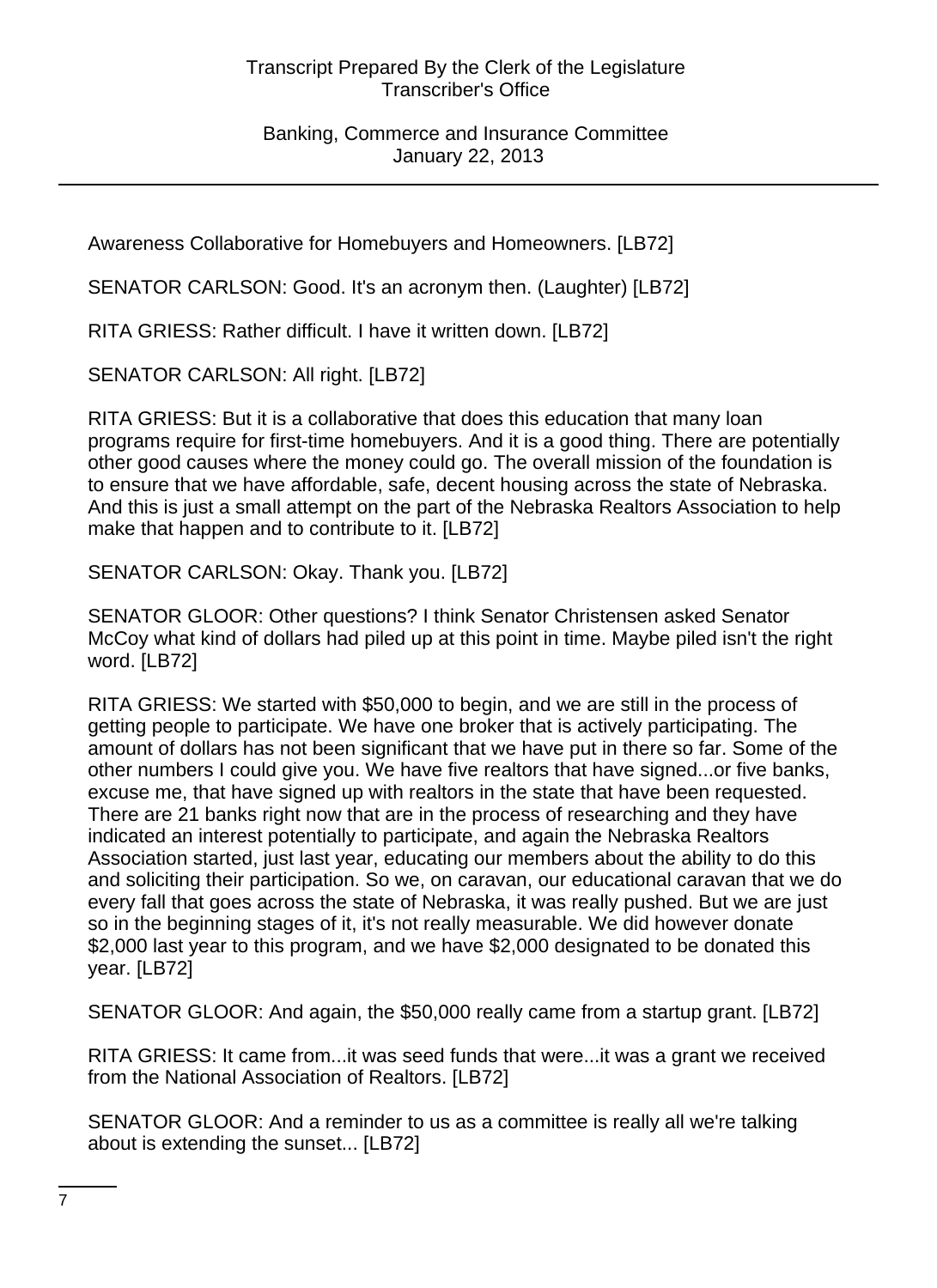RITA GRIESS: That's right. [LB72]

SENATOR GLOOR: ...to give you a little more time to see whether it catches on or not. [LB72]

RITA GRIESS: Exactly. [LB72]

SENATOR GLOOR: But along the lines of Senator Schumacher's question, so what if we decide...what if we allow it to sunset, what happens with those dollars? [LB72]

RITA GRIESS: It has to go for the purpose that I just stated, and my assumption would be--and this is just purely my guessing--that it would be donated for that type...it would probably be disbursed for that same purpose. [LB72]

SENATOR GLOOR: Until all gone. [LB72]

RITA GRIESS: Until it was gone. [LB72]

SENATOR GLOOR: Okay. Any other questions? Seeing none, thank you, Ms. Griess. [LB72]

RITA GRIESS: Thank you. [LB72]

SENATOR GLOOR: Other proponents? No other proponents. Are there any opponents? Neutral capacity? [LB72]

ROBERT HALLSTROM: Mr. Chairman, members of the committee, my name is Robert J. Hallstrom. I appear before you today as a registered lobbyist for the Nebraska Bankers Association in a neutral capacity on LB72. We worked with Senator McCoy and the Realtors Association when LB347 was originally considered by the Legislature, and indicated that we had no objection to proceeding with the legislation. It is a bit of a departure from the traditional position of the NBA, as we have supported the noninterest-bearing status of the real estate broker trust accounts. We were approached by Senator McCoy and the realtors again over the summer suggesting, I think, that the front-end startup of the program had taken longer than anybody had anticipated in terms of setting up the foundation and then getting out with the educational efforts to both the brokers and the bankers, so we submitted and indicated that we would like to see an extension or a sunset extension out to 2017 to allow additional time for interest-bearing accounts for this purpose to be set up and organized and coordinated by banks and real estate brokers. So I'd be happy to address any questions that the committee might have. [LB72]

SENATOR GLOOR: Thank you, Mr. Hallstrom. Any questions? Senator Schumacher.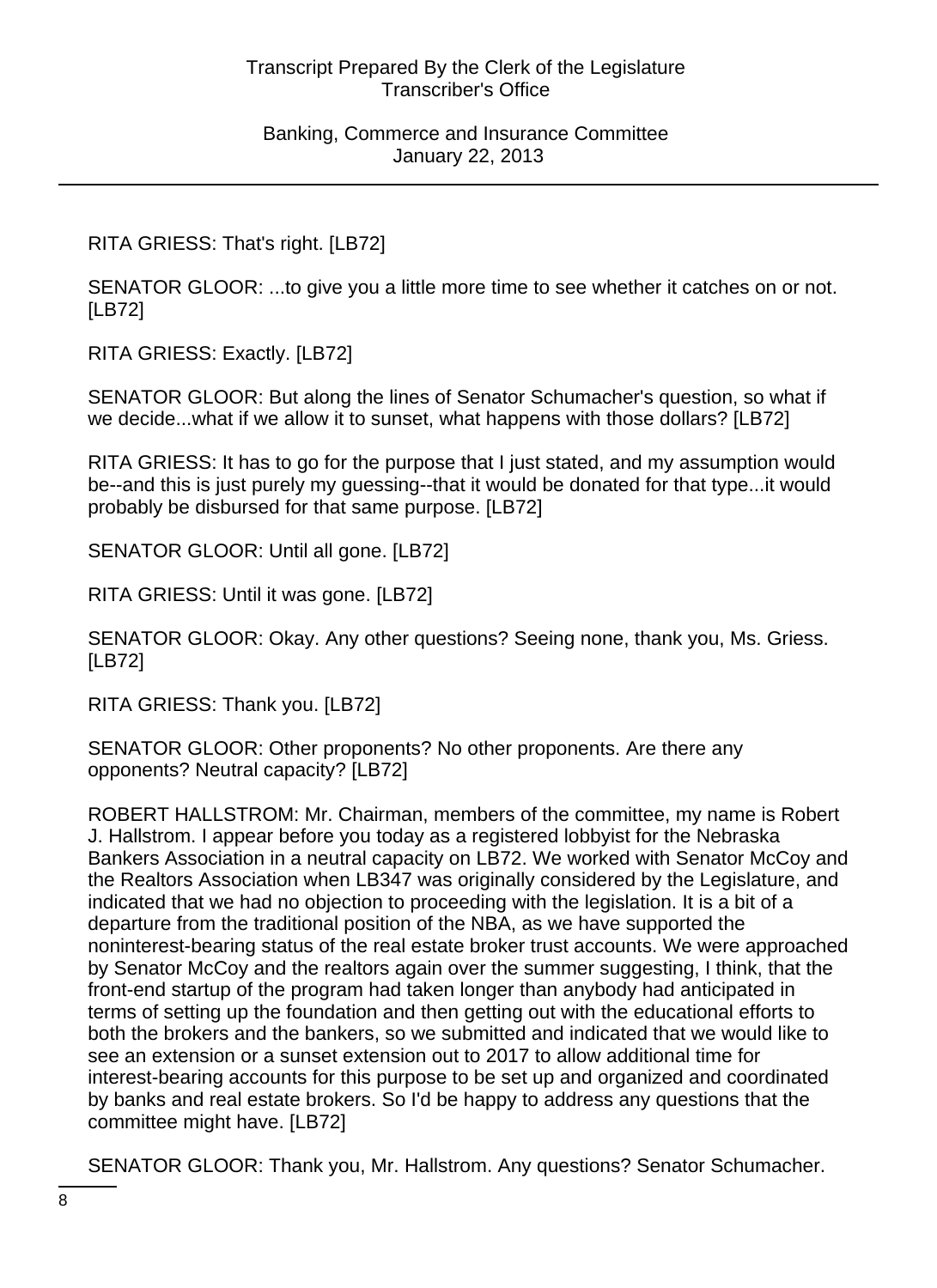[LB72]

SENATOR SCHUMACHER: Mr. Hallstrom, is the deal still in force that as long as an account is noninterest-bearing there is no limit on the FDIC coverage, or did that expire? [LB72]

ROBERT HALLSTROM: That is expired, Senator, as of the end of 2012. We did have unlimited insurance coverage for noninterest-bearing transaction accounts, which obviously would have been one of the considerations with anybody setting up these accounts as a trade-off between unlimited insurance company if it was noninterest-bearing under those rules or perhaps having some interest. At this point, with that program having been terminated by inaction by Congress, we no longer have that alternative. [LB72]

SENATOR SCHUMACHER: Now if a brokerage account has more than a quarter-million in now, basically there's no FDIC coverage on it? [LB72]

ROBERT HALLSTROM: There's insurance coverage up to \$250,000 and that would be the coverage that they have for that, presumably based on the amount you may have more than one individual who has funds in that account; so there is, I believe, pass-through coverage based on the individuals who have funds in. So you may have a larger amount in the account, but it may represent a multiple of clients or owners or buyers who have entitlement ultimately to those funds, so that you could have more than a single \$250,000 in coverage for that account. [LB72]

SENATOR SCHUMACHER: Thank you. [LB72]

SENATOR GLOOR: Senator Pirsch. [LB72]

SENATOR PIRSCH: Just briefly. Since as I've looked at the original language of the bill Senator McCoy introduced and so the department had promulgated policies and procedures for the processing of and distributions from interest-bearing trust accounts by rule and regulation, is there...is there anything in there that you recollect that deals with what type of nonprofit may be the subject? Are you familiar with those rules and regulations? [LB72]

ROBERT HALLSTROM: I have not looked at the specific rules and regulations if they have been adopted. I just know that it is a nonprofit that carries out some mission with regard to educational opportunities for, I believe, low-income homebuyers. [LB72]

SENATOR PIRSCH: Yeah. That's the specific envisioned or targeted plan that the realtors had. I just didn't know if you have familiarities with the rules and regulations, and so thanks. [LB72]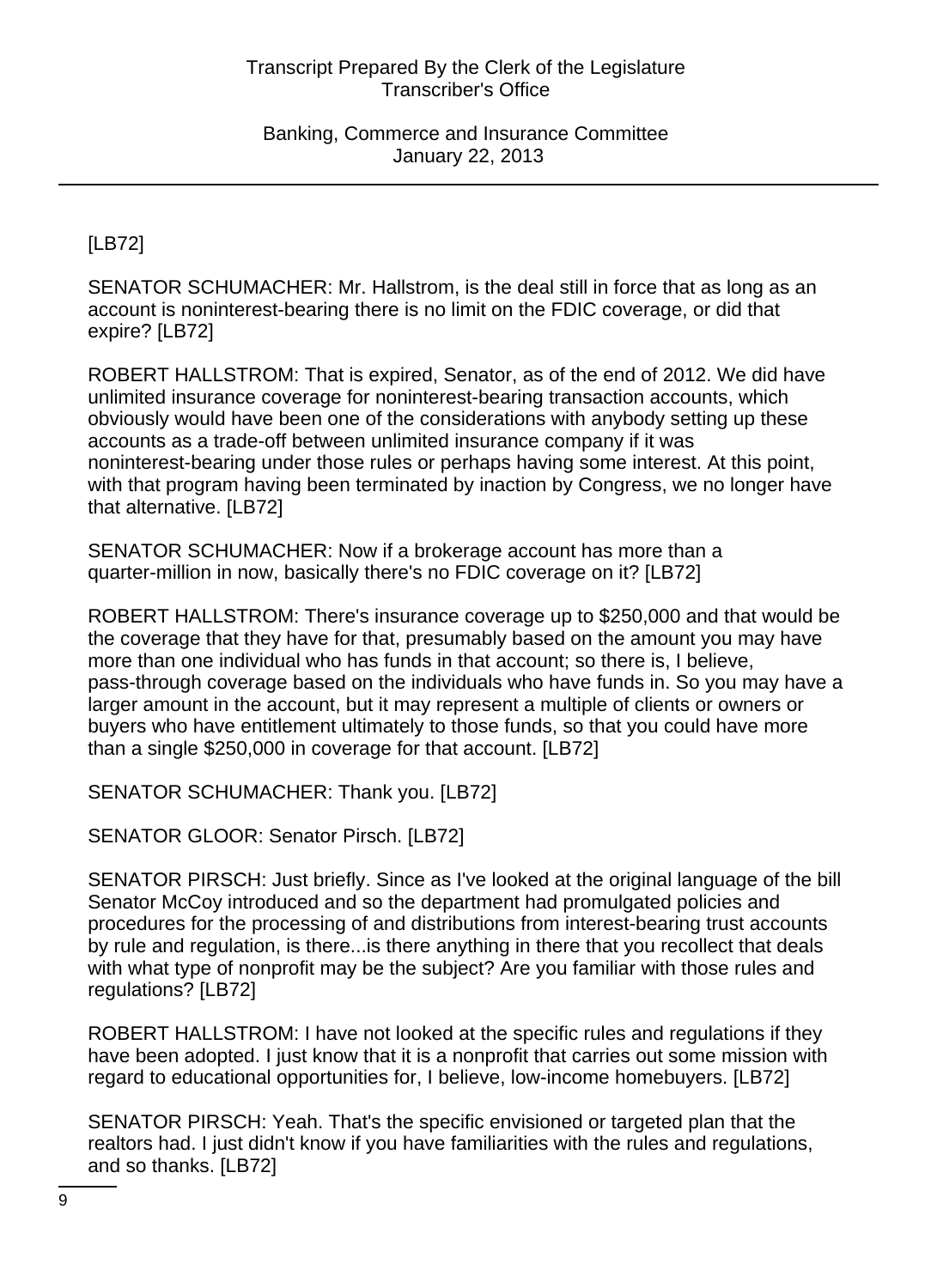ROBERT HALLSTROM: I am not. [LB72]

SENATOR PIRSCH: Okay. Appreciate it. [LB72]

SENATOR GLOOR: Other questions? Seeing none, thank you. [LB72]

ROBERT HALLSTROM: Thank you. [LB72]

SENATOR GLOOR: Anyone else in a neutral capacity? Senator McCoy has waived closing, and this closes the hearing then on LB72. Thank you. We'll now move to LB100, Senator Watermeier. Good afternoon and welcome. [LB72]

SENATOR WATERMEIER: Thank you. Thank you, Chairman Gloor and members of the Banking, Commerce and Insurance Committee. I am Dan Watermeier, spelled Watermeier, W-a-t-e-r-m-e-i-e-r, representing District 1 in the southeast corner of the state. I am here today to introduce LB100 which proposes to bring state law into conformity with the current provisions of federal law relating to automatic teller machines, ATMs, fees disclosure requirements. Under current law, financial institutions operating ATMs are required to display notices in two separate places notifying consumers that they might be charged fees for withdrawing cash from the ATM. One notice is required to be posted in a prominent and conspicuous location on or at the ATM, with the second notice required to appear on the screen of the ATM or on a paper notice issued from the machine after the transaction is initiated and before the consumer is irrevocably committed to completing the transaction. The requirements of our state law essentially codify the ATM disclosure provisions of the federal law. Congress recently adopted legislation, H.R. 4367, which eliminates the requirements that ATM fee notices be affixed to or displayed on ATMs. Congress recognized that the requirement was no longer necessary since ATM operators are separately required to disclose fees on ATM screens, and consumers have the right to decline the transaction without being charged. Furthermore, the requirement under federal law that the fee notice be posted on the ATM had exposed banks to frivolous class action lawsuits. It has been estimated that approximately 2,000 lawsuits have been filed across the country alleging noncompliance with the posted disclosure requirement. It has been insinuated that individuals may actually seek out ATMs with misplaced placards. The nuisance value of the lawsuit frequently resulted in financial institutions settling the case rather than incurring expenses associated with litigation of the claims. Therefore, LB100 will allow Nebraska law to remain in conformity with the current provisions of federal law in respect to ATM fee disclosure requirements by eliminating the requirement that the ATM fee notices be posted in a prominent and conspicuous location on or at the ATM. Consumers are provided with adequate protection since they will continue to receive a notice that appears on the screen of the ATM or appears on a paper notice issued from the machine prior to consummating a transaction for which a fee may be imposed. I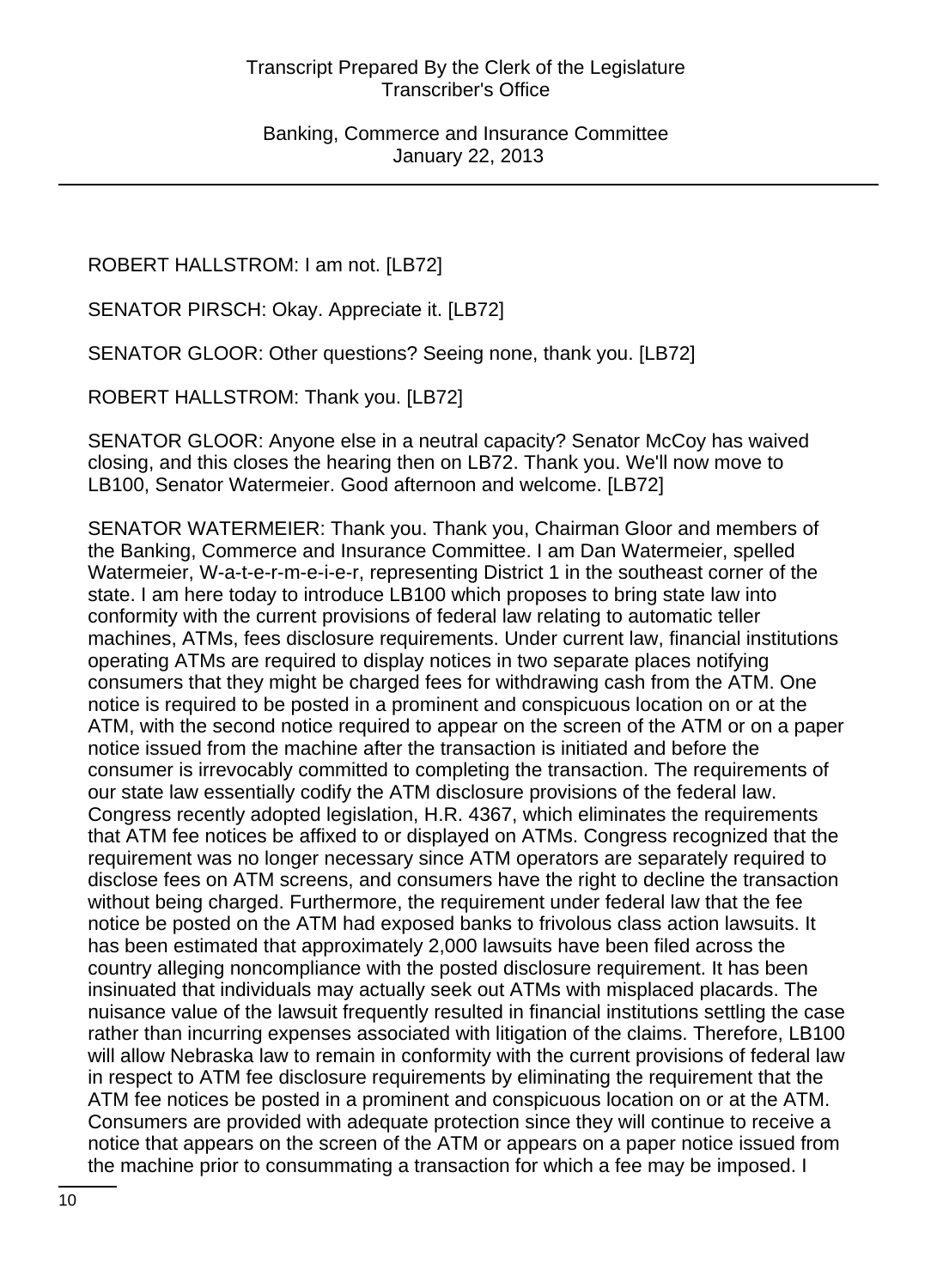would ask for your favorable vote on advancement of LB100. If you have any questions I will try to answer them. Mr. Hallstrom, with the Nebraska Bankers Association, will also testify following me. Thank you for your time. [LB100]

SENATOR GLOOR: Thank you, Senator Watermeier. Questions for the senator? Seeing none, thank you. Do you plan to stay around and close? [LB100]

SENATOR WATERMEIER: I will. Yes. [LB100]

SENATOR GLOOR: Okay. Can I see a show of hands of those who would like to speak either for or against or a neutral capacity? Okay. We'll move to proponents. Mr. Hallstrom, you seem to be it. [LB100]

ROBERT HALLSTROM: (Exhibit 1) Chairman Gloor, members of the committee, my name is Robert J. Hallstrom. For both purposes of this record and the last hearing, I'll spell my last name, H-a-l-l-s-t-r-o-m, registered lobbyist for the Nebraska Bankers Association in support of LB100. Senator Watermeier has done a nice concise job of providing the background for this issue. I might just add a little bit to the discussion. In a lot of cases, and the committee will find later this year, the Department of Banking will introduce a bill that contains provisions that we commonly refer to as the state bank and the state S&L and the state credit union wild card provisions; and in many cases that is sufficient to allow a state-chartered institution to benefit from the same powers and authorities that Congress has granted to national banks. In this particular instance, that may be have been enough, but we also took the further step a number of years ago to codify in state law the same provisions that applied under federal law with regard to ATM disclosure requirements. So essentially, if you as a bank customer take your card to put into an ATM, the machine established by another financial institution, there could be a fee imposed for that particular transaction. The notice obviously is designed to let the consumer know that there will be or could be a fee imposed and they have the right to decide not to finalize the transaction if they don't want to incur the fee that's going to be imposed. Congress and state law had a two-tiered or two-pronged approach to notice. One was a physical posting on the machine and the other was either on the screen itself or in a piece of paper issued after you had started the transaction, but before you had consummated it and became responsible for paying the fee. What we found, as Senator Watermeier pointed out, is that federal law, unlike state law, has some provisions for specific damages in individual cases, and also has up to \$500,000 that can be recovered in class action lawsuits. We've seen approximately 2,000 lawsuits across the country, including some banks in Nebraska that for the nuisance value of the suits in some cases have been settled. The Nebraska Bank is currently, I think, in the federal Court of Appeals on appeal with regard to a standing issue that we hope they're successful on because the change in federal law is not retroactive, so there is still the potential exposure to damages in some of those cases. But simply put, by the changes incorporated into LB100, we would bring state law again, as it was always intended to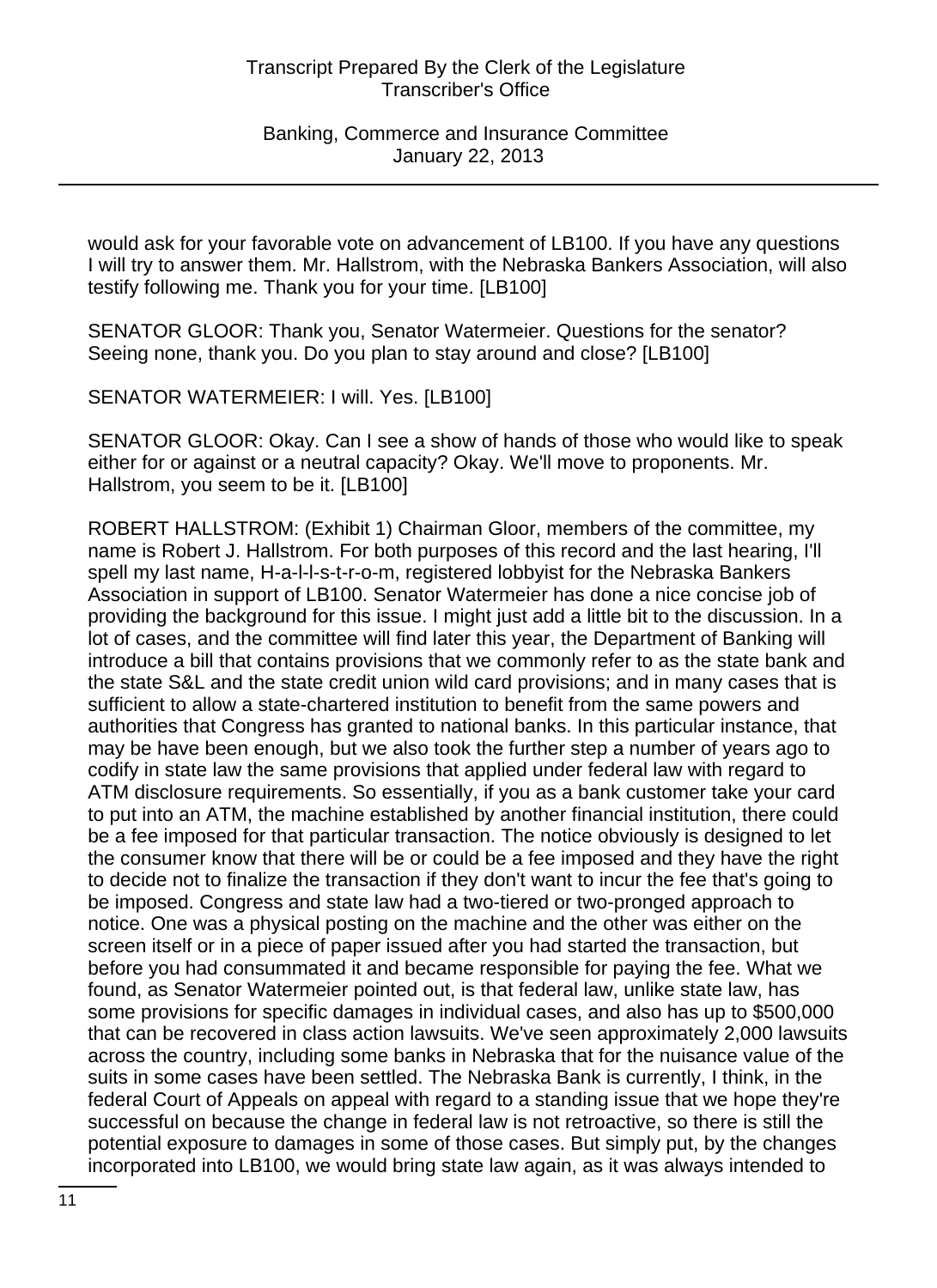be, into conformity with the federal law by only requiring the on-screen or on-paper disclosure or notice to be provided to the customers. With that I'd be happy to address any questions of the committee. [LB100]

SENATOR GLOOR: Are there questions of Mr. Hallstrom? Senator Crawford. [LB100]

SENATOR CRAWFORD: Do those laws as we've codified them here in Nebraska require a particular size of that on-screen notice or other protections about how prominent the on-screen or paper notice must be? [LB100]

ROBERT HALLSTROM: I think the law simply provides a prominent and conspicuous under the federal law. I don't think there's ever been an issue or a problem. To my knowledge it's up front and personal on the screen. It comes at a time before the consumer is committed to finalizing the transaction and paying the fee or being subject to the fee, so that they can terminate by simply pressing another button not to incur that fee if that's their desire. [LB100]

SENATOR CRAWFORD: Um-hum. [LB100]

SENATOR GLOOR: Go ahead. [LB100]

SENATOR CRAWFORD: So I guess I'm not familiar with the paper version of this notice. So there are some screens that would not provide that notice on the screen, but instead paper spits out, and so you need to make sure you pull the paper to read what it says. [LB100]

ROBERT HALLSTROM: Yeah. I will...I think over the passage of time my belief would be that almost every machine now is accommodating the screen notice. [LB100]

SENATOR CRAWFORD: Right. [LB100]

ROBERT HALLSTROM: This was from back in the '90s and into the 2000s when not all the machines had the same capabilities, and I think we've probably advanced to the point where virtually all, if not all, of the machines have a screen notice for the customer, which I think is the most effective. [LB100]

SENATOR GLOOR: Senator Campbell, then Senator Schumacher. [LB100]

SENATOR CAMPBELL: Thank you, Senator Gloor. So I just wanted to clarify for the record, so all of this came into play in the '90s, Mr. Hallstrom? [LB100]

ROBERT HALLSTROM: That's whenever the surcharging issue came about. I'd have to look back through to see when we first codified this in state law. I know the current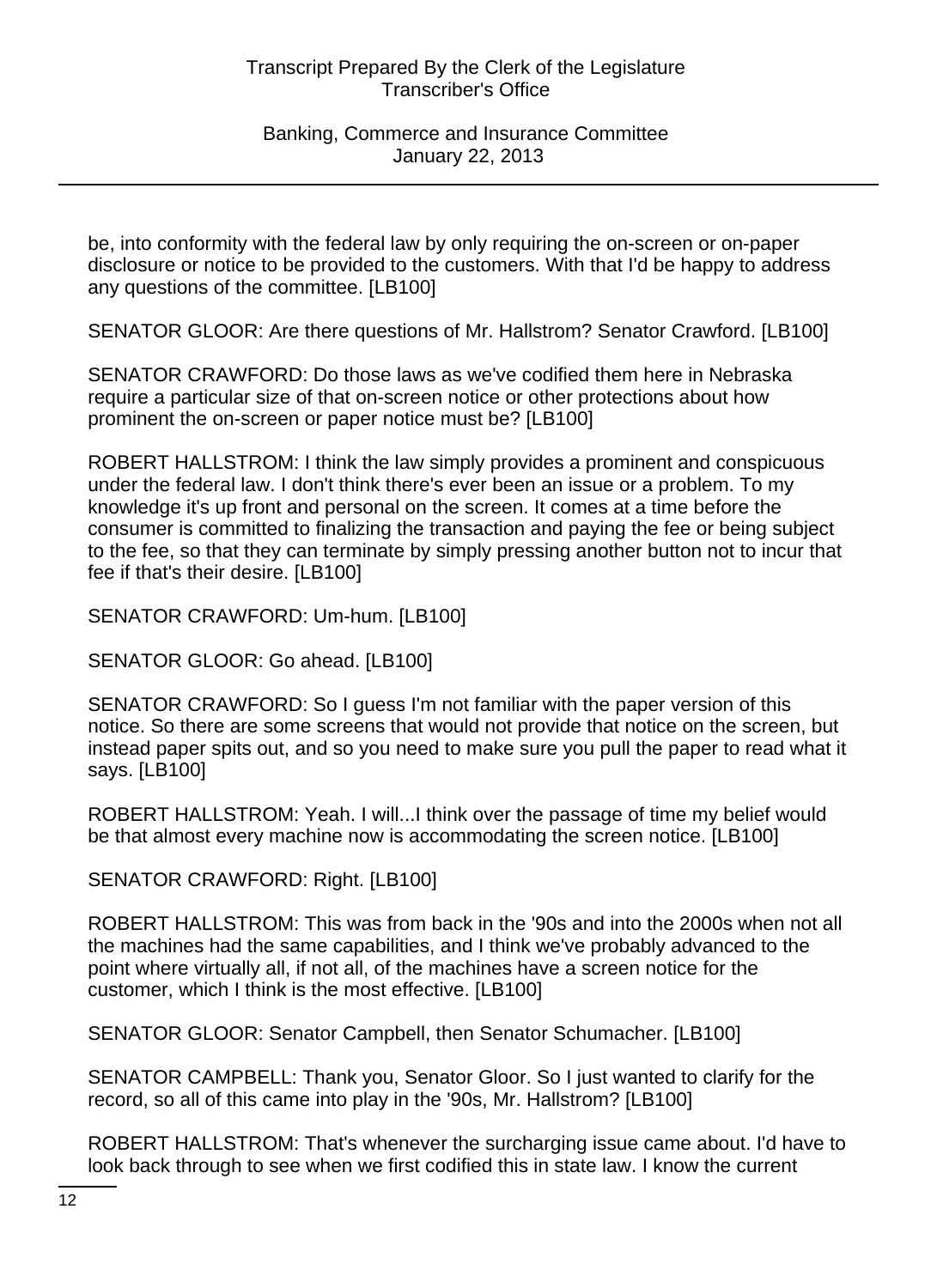statute refers to certain requirements that came into play or went out of play as of 2005, which we've now deleted since we've passed that date. But it was probably in the '90s and the early 2000s. [LB100]

SENATOR CAMPBELL: Thank you. [LB100]

SENATOR GLOOR: Senator Schumacher. [LB100]

SENATOR SCHUMACHER: Mr. Hallstrom, on the way these machines are programmed, maybe you could educate me a little bit. The notice comes up on the screen saying you'll be charged a, whatever, X percent fee or an X dollar fee. And as we all do, we all read all those notices on the machines, and whenever we buy anything on Amazon.com or anything else (laugh) and you click "accept," it goes right on through. Now that's one way of doing it. Another way of doing it would be or might be a pop-up screen comes up and said, "You will be charged \$15; accept, not accept." So you affirmatively have got to accept the fee rather than it just defaulting to an acceptance of the fee. Do you know which way these things are programmed? [LB100]

ROBERT HALLSTROM: I think you simply decide to decline to go any further on the transaction, so you don't complete the transaction so you don't incur the fee. [LB100]

SENATOR SCHUMACHER: So if...do you have to hit "decline" at that point, or do you have to affirmatively say, "yeah, I'm in agreement with the fee?" [LB100]

ROBERT HALLSTROM: No, I think you just decline...decline to continue the transaction, so you terminate the transaction. [LB100]

SENATOR SCHUMACHER: All right. So there's no extra step that makes you think. [LB100]

ROBERT HALLSTROM: Well, there's a lot of things that make me think. I'm not sure whether...(laugh). [LB100]

SENATOR SCHUMACHER: But I mean when you program these things you set it up so that if you want something to indeed be called to somebody's attention, you increase the probability if they've got to hit a "yes, go ahead," rather than the default is "yeah, I accepted it and who cares." [LB100]

ROBERT HALLSTROM: I think they...quite frankly, I've never paid the fee, but I think you... [LB100]

SENATOR SCHUMACHER: Okay. That's my problem, too. [LB100]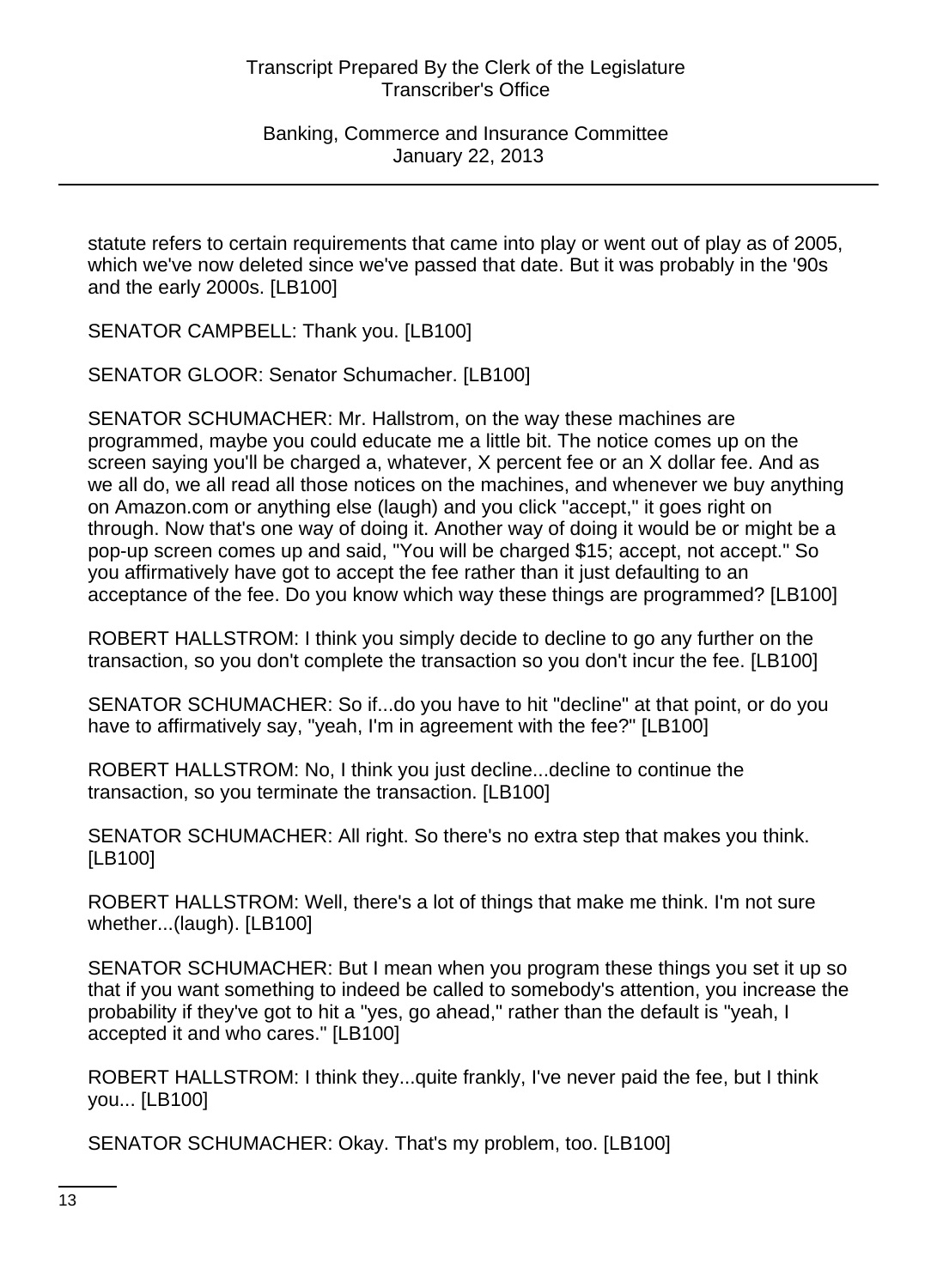#### Banking, Commerce and Insurance Committee January 22, 2013

ROBERT HALLSTROM: Yeah. I'll check into that and let you know. [LB100]

SENATOR GLOOR: Other questions? Senator Carlson. [LB100]

SENATOR CARLSON: Thank you, Senator Gloor. Are there any machines that give both printed...printing on paper as well as show it on the screen, or is it...? You seemed to say that in the '90s there was a lot of them printed and now there's...the newer ones won't have that on it at all; it'll just be the one. [LB100]

ROBERT HALLSTROM: Yeah, I believe the screen capability is probably most prevalent. [LB100]

SENATOR CARLSON: But there aren't machines that do both? [LB100]

ROBERT HALLSTROM: That I don't know, Senator. I'd have to check and see. [LB100]

SENATOR CARLSON: It would be confusing if it did, I think. But as Senator Schumacher said, I know that it's easy to see something on the screen and in a sense ignore it, but you saw it, and then you let that fee go through. But that's where we're taught, read before you react. [LB100]

ROBERT HALLSTROM: And I think most people understand with the passage of time that there are fees associated with those transactions, so they are familiar that there will be some type of fee that may apply. [LB100]

SENATOR CARLSON: Thank you. [LB100]

SENATOR GLOOR: Seeing no other questions, thank you. [LB100]

ROBERT HALLSTROM: Thank you. [LB100]

SENATOR GLOOR: Other proponents? [LB100]

BRANDON LUETKENHAUS: (Exhibit 2) Good afternoon, Chairman Gloor, members of the Banking, Commerce and Insurance Committee. My name is Brandon Luetkenhaus. It's B-r-a-n-d-o-n L-u-e-t-k-e-n-h-a-u-s, and I'm here on behalf of the Nebraska Credit Union League. The trade association for credit unions represents 69 credit unions throughout the state, and there are 440,000 members. I want to thank Senator Watermeier for introducing LB100, and the league is fully supportive of this legislation. Our credit unions take very seriously their responsibility to ensure that consumers, both members and the general public, understand what costs, if any, they can expect when utilizing a service or in this case the ATM. Credit unions appreciate and support sound regulations that protect consumers and promote fair play in the market place. However,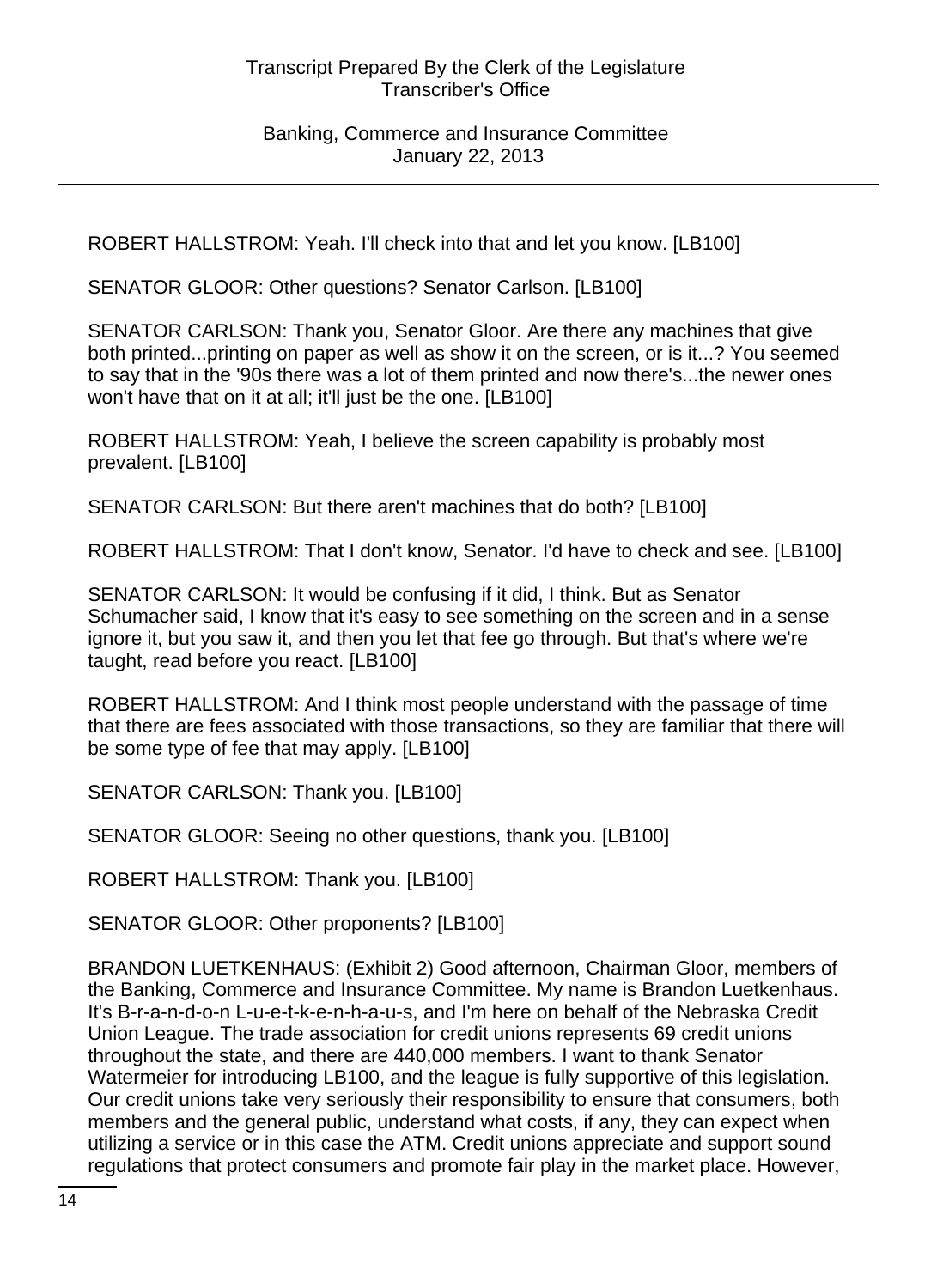Banking, Commerce and Insurance Committee January 22, 2013

sometimes well-intended regulation can be unnecessary and burdensome and we believe that's the case with these physical disclosures. We, too, in the credit union industry have seen frivolous lawsuits across the country and in Nebraska. When it comes to these physical disclosures the electronic disclosure we believe is sufficient, and actually the best way for consumers to understand what they're getting into when they use a foreign ATM and are charged a fee for that usage. To Senator Schumacher's question, I have used ATMs and have paid those fees before, and typically what happens is when you're going through the transaction it says, "You're going to be charged a fee of some sort. Do you accept? Press yes. If you don't accept, press no." And so traditionally people would press yes or if they don't want to accept that fee they would press no. And if they accept yes, on your printed receipt if you take out \$40, typically it shows you took out \$42.50, let's say. Let's say the fee is \$2.50. That's typically what happens on these types of transactions. So the person that utilizes that machine and accepts the fee, they know full well that they are incurring a fee on that transaction, otherwise they would press the "no" and then the fee...or the transaction would be cancelled. So with that, the league does support this legislation and I'd be happy to answer any questions that the committee might have. [LB100]

SENATOR GLOOR: Thank you. Questions? Senator Carlson. [LB100]

SENATOR CARLSON: Thank you, Senator Gloor. So when it shows up on the screen "Do you accept this?" does it also show what the fee is? [LB100]

BRANDON LUETKENHAUS: Yes. It usually says "You'll be charged such a fee. Do you accept or not accept this fee?" [LB100]

SENATOR CARLSON: Okay. Thank you. [LB100]

SENATOR GLOOR: Senator Howard. [LB100]

SENATOR HOWARD: Both you and Mr. Hallstrom mentioned these class action lawsuits. When was the most recent one in Nebraska and what was the recovery on that? [LB100]

BRANDON LUETKENHAUS: Well, I don't know the most recent or the latest one, but I know of one credit union in the Omaha area that faced this, and essentially they settled out of court because the costs of taking it to court would be such that they might as well just settle out of court. And unfortunately that's what many banks and credit unions are doing is just settling out of court, and these folks that are unscrupulous, going around the country ripping off placards and suing financial institutions, it not only hurts the financial institution, but in the case of credit unions hurts our members as well because our credit unions are paying these people off just to go away even though these credit unions are following law. [LB100]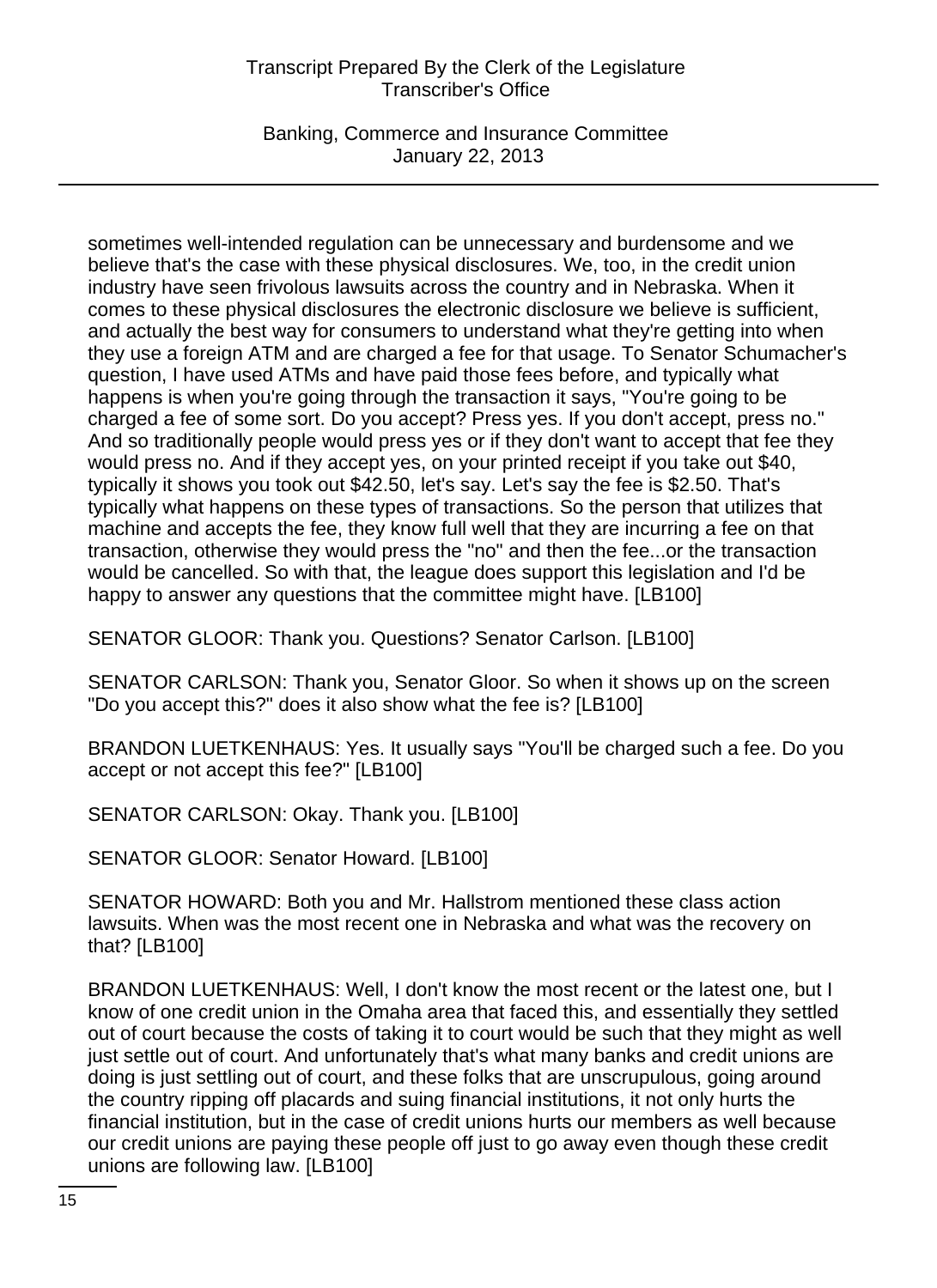SENATOR HOWARD: Thank you. Thank you. [LB100]

SENATOR GLOOR: Senator Schumacher. [LB100]

SENATOR SCHUMACHER: Mr. Luetkenhaus, your testimony is then that the machines, as they're now programmed, require the affirmative acknowledgement of the fee before it lets you proceed. [LB100]

BRANDON LUETKENHAUS: Every machine that I know of, that's how they work. There could be some that have the paper receipt as has been described. I personally have never ran into that. I don't know of any that spit out a receipt and then tell you that way. Usually it is "accept, yes or no," on those machines. [LB100]

SENATOR SCHUMACHER: Okay. And so, at least to your knowledge, there's no machine which would display it down at the bottom of the screen or something, and in the normal course of just proceeding through the transaction you'd click over and without you getting hit over the head with the notice. [LB100]

BRANDON LUETKENHAUS: To my knowledge I don't know of any ATM that would default and just simply charge you that fee. Every ATM that I'm aware of requires that the consumer press "yes" or "no" to move on with that transaction. [LB100]

SENATOR SCHUMACHER: Okay. As I read this particular bill though, that is not required by this bill. All that is required is that it appears somewhere on that closing screen. Is there a...would there be a problem with us requiring that that notice be affirmatively acknowledged? Would that cause the industry heartburn because they'd have to redesign a machine or something, or is that the way they're built anyway? [LB100]

BRANDON LUETKENHAUS: Well, I think that's the way they're built. That's the way I see it. I mean I would have to defer and go back and ask our credit unions, but like I said, Senator, every machine that I've ever went to, whether it be a credit union machine or a bank machine that's foreign to my institutions, have required the "yes" or "no." [LB100]

SENATOR SCHUMACHER: So that by default right now the machines on the market are already doing more than what we're requiring them to do in this bill. [LB100]

BRANDON LUETKENHAUS: That's what I would offer if...yeah. [LB100]

SENATOR SCHUMACHER: Thank you. [LB100]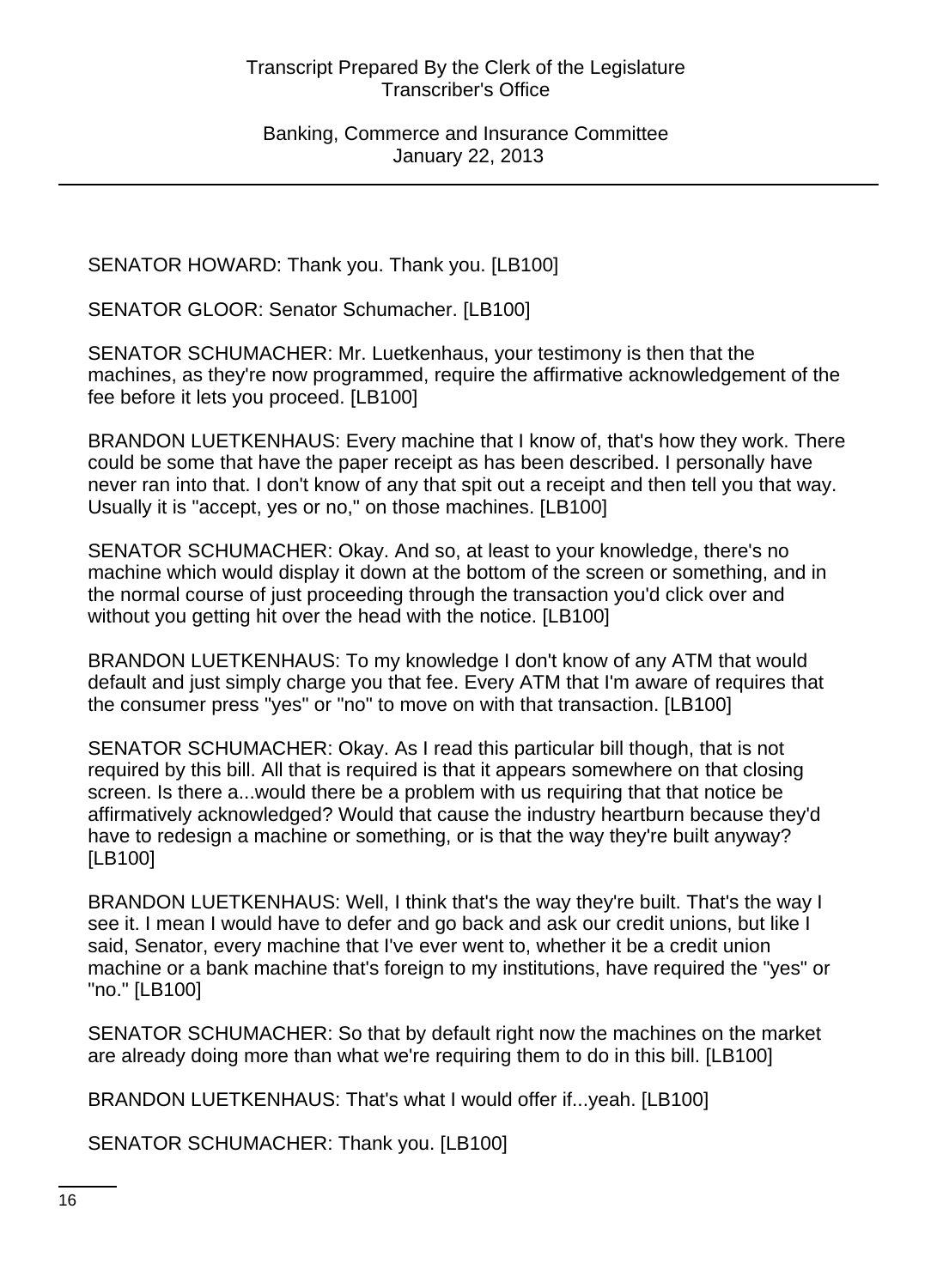SENATOR GLOOR: Other questions? Seeing none, thank you, Mr. Luetkenhaus. [LB100]

BRANDON LUETKENHAUS: Thank you. [LB100]

SENATOR GLOOR: Next testifier. [LB100]

KATHY SIEFKEN: Chairman Gloor and members of the committee, my name is Kathy Siefken, Kathy with a K, S-i-e-f-k-e-n, representing the Nebraska Grocery Industry Association here in support of LB100. And we thank Senator Watermeier for bringing this bill. There have been...the most recent lawsuit that I'm aware of was down in Missouri, and there were five ATM retailers that ended up paying \$100,000 and it did go through court. And we support this just simply to keep that out of Nebraska. There are people that have been known to go through and pull those placards off of the machines and then take pictures, and then we have a class action lawsuit. The...back when the initial bill was...or the initial law was passed that required that signage, we had a lot of ATMs in grocery stores that did not have the capability to put the message on the screen, and that's why we worked to get the signage on the placard that went on the outside of the machine, because they would have had to pull those machines. They just weren't capable. Those were old machines, or they're old machines now, and I don't believe any of them are around anymore. Any ATM machine that I've ever used has the screen and you opt in or opt out. You can't just start a transaction and then walk away with your card and your information in there. So I think you have to hit "yes" or "no" to either go forward or to stop and get your card back. So with that, if you have any questions I'd be happy to try to answer them. [LB100]

SENATOR GLOOR: Thank you. Questions? Seeing none, thank you for your testimony. [LB100]

KATHY SIEFKEN: Thank you. [LB100]

SENATOR GLOOR: Any other proponents? Anyone who would like to speak in opposition? Anyone in a neutral capacity? Senator Watermeier, you're welcome to close. Senator Watermeier waives closing and we'll close the hearing on LB100. The next two bills are LB146 and (LB)155, which are my bills, so I will be handing the gavel over to Senator Christensen and go out and do my introductions. [LB100]

SENATOR CHRISTENSEN: Welcome, Senator Gloor. [LB146]

SENATOR GLOOR: Thank you, Senator Christensen and committee members. My name is Mike Gloor, G-l-o-o-r, introducing LB146. LB146 would make a needed adjustment in Uniform Commercial Code Section 4A-108, which I'll refer to from now on as UCC Article 4A and I'll refer to it a lot. This change is needed because the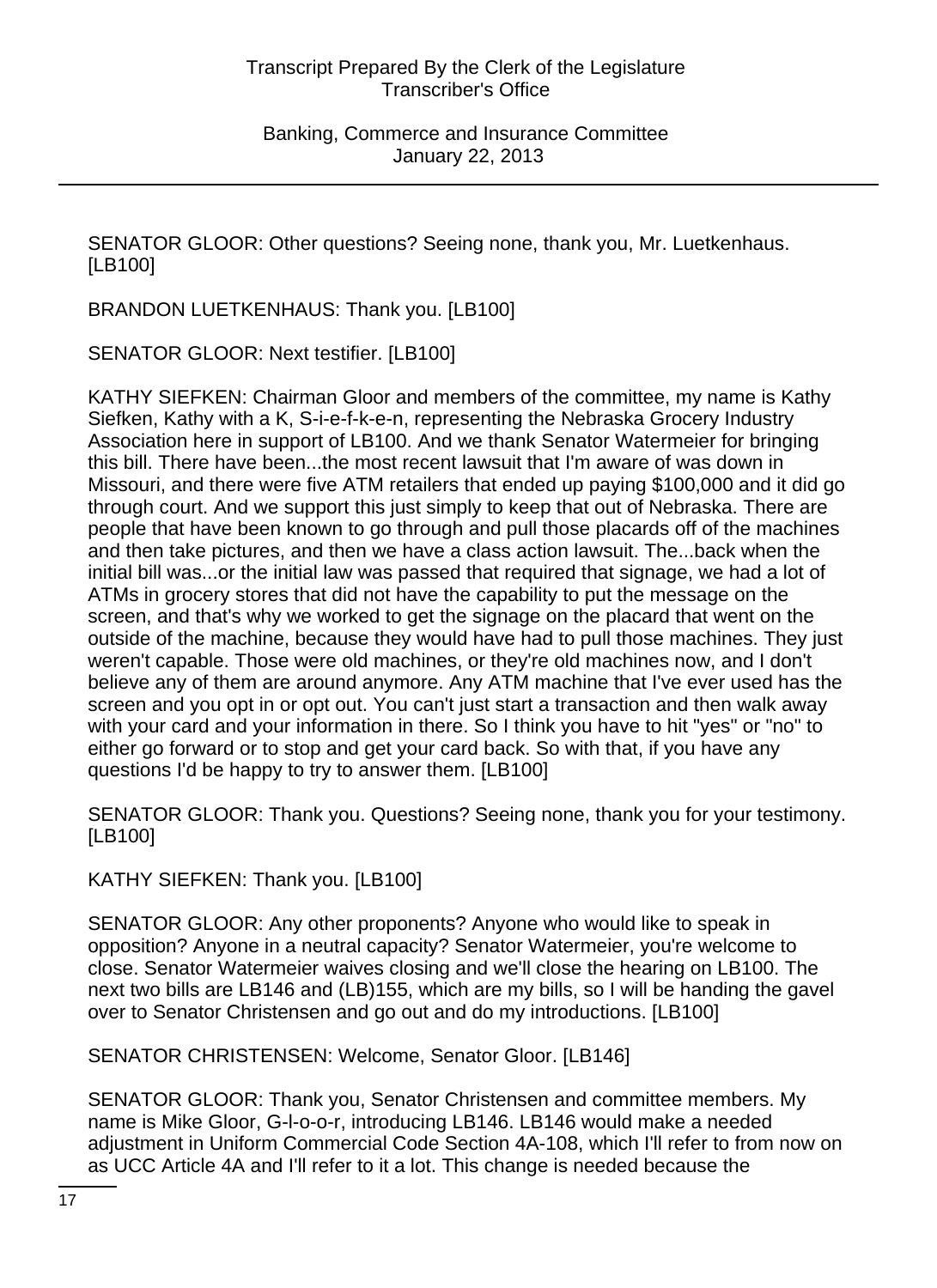Banking, Commerce and Insurance Committee January 22, 2013

Dodd-Frank Wall Street Reform and Consumer Protection Act made amendments in the federal Electronic Fund Transfer Act, the EFTA, that have unintended consequences for UCC Article 4A. UCC Article 4A governs a specialized method of payment referred to as a funds transfer, but also commonly referred to in the commercial community as a wholesale wire transfer. The amendments in this bill are recommended by the Permanent Editorial Board for the Uniform Commercial Code. Similar bills will be appearing in legislatures all across the country as a result. If amendments like this bill are not enacted, then there could be legal uncertainty for a class of remittance transfers currently governed by UCC Article 4A. More than 20 years ago, UCC Article 4A was drafted to govern transfers between commercial parties. At that time, the federal EFTA--that's the Electronic Fund Transfer Act--the federal EFTA governed only consumer wire transfers. UCC Section 4A-108 was originally drafted with that in mind. When the Dodd-Frank amendments to the federal EFTA go into effect, the federal EFTA will govern "remittance transfers," whether or not those remittance transfers are also "electronic fund transfers" as defined in the federal EFTA. The result will be that a fund transfer initiated by a remittance transfer will be entirely outside the coverage of UCC Article 4A, even if the remittance transfer is not an electronic fund transfer, that is, not a consumer remittance transfer. Thus--important sentence--thus, a number of important issues in those remittance transfers will be governed neither by UCC Article 4A or the federal EFTA. The proposed amendment would revise UCC Section 4A-108 to provide that UCC Article 4A does apply to a remittance transfer that is not an electronic funds transfer under the federal EFTA. In summary, here are the important parts: Congress identified a problem, that being the need to provide additional protections for senders of remittance transfers. Congress with Dodd-Frank allows remittance transfers to be governed, in part, by the federal EFTA, providing consumer protections to senders of remittance transfers in the form of disclosure requirements and dispute resolution procedures. The solution crafted by Congress ultimately does not consider remittance transfers to be electronic fund transfers, creating a problem under state law by allowing such transfers to fall entirely outside the coverage of UCC Article 4A. However, LB146 solves the problem created by Congress by reinstating coverage under UCC Article 4A for remittance transfers that are not electronic fund transfers under the federal EFTA, thereby ensuring that state law will govern the relations between banks--those would be originator banks, intermediary banks, beneficiary banks--that are part of the payment claims in connection with these transfers. This bill contains the language of the recommended fix from the Uniform Law Commissioners to restore the balance between state and federal law, and thereby closing any gaps in consumer protection. There will be testifiers behind me that might be able to help you work your way through this complicated, but a very important law. Although I'd be glad to answer questions, I would encourage you to wait until you hear some of the additional presenters. [LB146]

SENATOR CHRISTENSEN: Are there any questions for Senator Gloor? Thank you, Senator. Proponents? [LB146]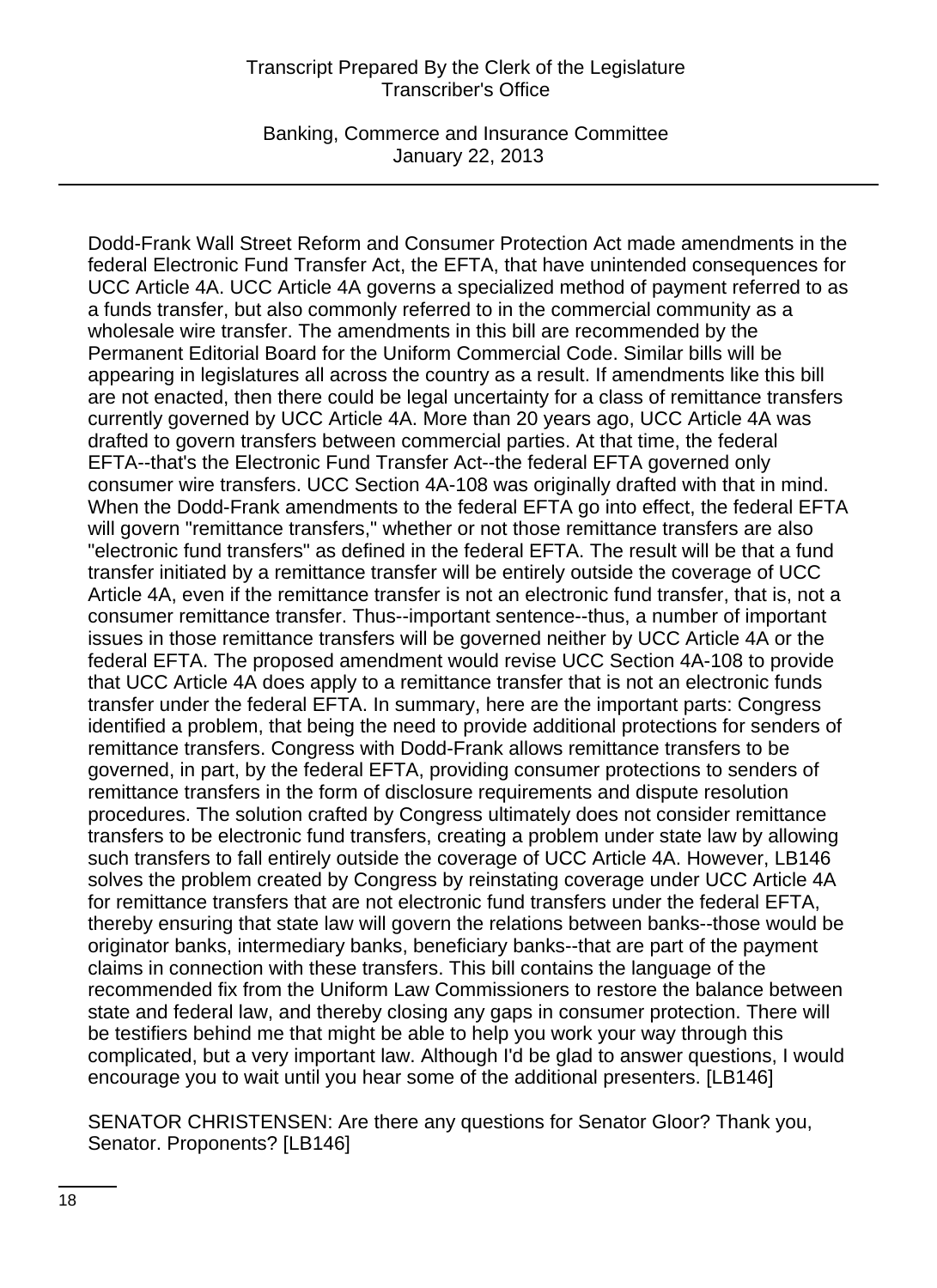Banking, Commerce and Insurance Committee January 22, 2013

STEVE WILLBORN: (Exhibit 1) Good afternoon and thank you. My name is Steve Willborn, W-i-l-l-b-o-r-n. I'm a faculty member at the University of Nebraska College of Law, but I'm here today primarily in my role as one of Nebraska's commissioners on the National Conference of Commissioners on Uniform State Laws--the Uniform Law Commission. Nebraska's other commissioners, current commissioners, are the Honorable C. Arlen Beam, Jill Robb Ackerman, Joanne Pepperl, Harvey Perlman, and Larry Ruth. I appear in support of the bill and speak for the commissioners as well. My main point here is to let you know that this is a product of the Uniform Law Commission. The Uniform Law Commission is in its 120th year. It produces laws of the highest technical quality in areas where uniformity across the states is desirable. There are currently about 200 uniform state laws, including many that this state has adopted, such as the Uniform Commercial Code, the Uniform Probate Code, the Uniform Prudent Investor Act, and by my best count, about 40 other acts. Many of those laws have gone through this committee. The Unicameral and before that the Bicameral Legislature has supported our work for decades, and we appreciate it primarily because we provide good value. That value I think is especially important and evident on bills such as this one when we're talking about highly technical adjustments in legislation that's close to the core of what the Uniform Law Commission does, and that is especially multidisciplinary. Now, in my written comments, I have a short description of the purpose of the bill, but Senator Gloor has described it more completely and more lucidly than I have, so I'll defer to him. And immediately behind me is...will be testifying, Professor Wilson, who is an expert in the area. So I'm a labor lawyer; I'd probably just screw it up anyway. So I want to thank Senator Gloor for introducing the bill to solve this technical problem. So thank you so much. [LB146]

SENATOR CHRISTENSEN: Thank you, Mr. Willborn. Is there any questions? Seeing none, thank you. Go ahead. [LB146]

CATHERINE WILSON: (Exhibit 2) Senator Christensen. Good afternoon, members of the Banking, Commerce and Insurance Committee. My name is Catherine Wilson. I serve as an associate professor at the University of Nebraska College of Law. I teach Payments and a number of other commercial and banking law courses at the law school. Senator Gloor and Dean Willborn have made a wonderful foundation for my testimony here this morning. Consumers send billions of dollars in remittance transfers each year. The term "remittance transfers" describes a transaction where a consumer sends funds to a relative or a business located in another country. The consumer might be sending the funds back to their country of origin or to a college-age son or daughter living in another country. Traditionally, remittance transfers are made via nondepository companies known as money transmitters, but you can also send them through banks, credit unions, and use an ACH transaction. The studies that were presented to Congress indicated that sometimes the fees were not properly disclosed to consumers, and sometimes even the funds didn't reach the intended beneficiary. So Congress, with the Dodd-Frank Act, which was enacted in 2010, sought to harmonize some of the rules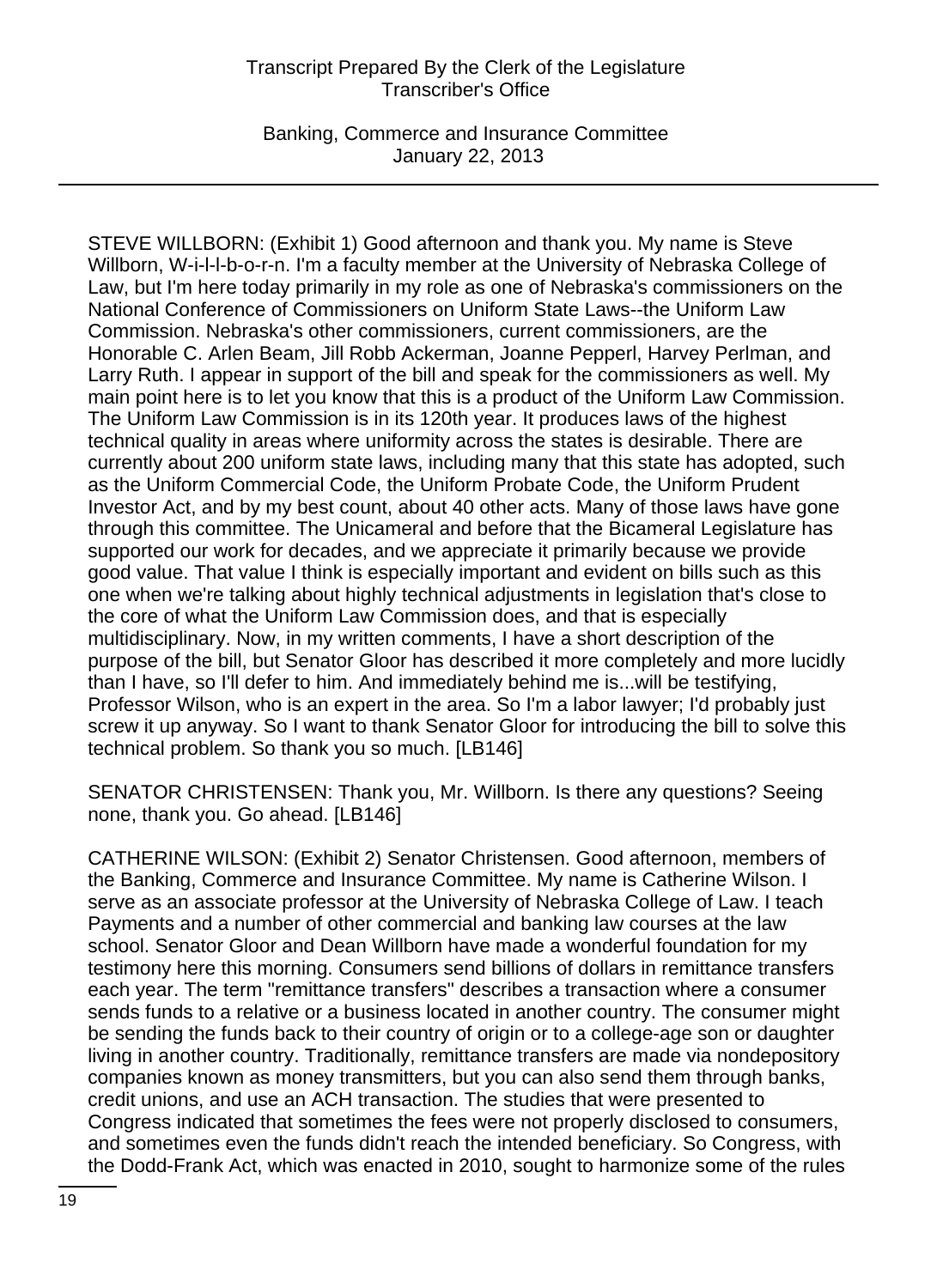Banking, Commerce and Insurance Committee January 22, 2013

and provide some consumer protection rules for these transactions. If you look at Dean Willborn's testimony, there's a box there, and I'll use that for my hypotheticals, and I think that's probably the easiest way to think about it. My hypothetical focuses on the differences between boxes A and B. So assume that I am a consumer. I want to send my money to my children who are studying overseas in Spain. Assume that I, for the first transaction, I'm going to send my son some money, and I take the appropriate steps with my computer. With a few key strokes I direct my bank, the Gigantic Bank of Nebraska, to send money to my son in Spain. By definition, this is a remittance transfer because it's an electronic transfer of funds via a remittance transfer provider, my bank, to a person in a foreign country at the request of me, a consumer. This is also an electronic funds transfer as defined by federal law because it's initiated electronically with my computer and it seeks to move funds from my consumer account; that is, a bank account that's held for personal or household purposes. Let's say I also need to send some money to my daughter. So this is a hypothetical over in part B because I'm going to take a thousand dollars' worth of cash into the bank and give it to the bank teller, and then make the transaction. By definition again, this is a remittance transfer, however, it's not an electronic funds transfer as defined by federal law, the EFTA, because it's not initiated by an electronic means. Now to consumers both these transfers probably seem similar, but under...prior to Dodd-Frank a different set of laws applied to the transactions. So prior to Dodd-Frank, that transaction to my son was covered by the Electronic Funds Transfer Act, the EFTA, and prior to Dodd-Frank, the Dodd-Frank law, the remittance transfer to my daughter was not covered by the EFTA, but rather by Article 4A, the law that Senator Gloor mentioned. So these two transactions are similar to consumers, so Congress wanted uniformity; so under the Dodd-Frank Act all remittance transfers will now be governed by federal law, the EFTA. By declaring that the EFTA will apply to all remittance transfers, a problem arose, as Senator Gloor mentioned, that our current state law will not apply. The EFTA says that if any part of the transaction...well, Article 4A says that if any part of the transaction is governed by the EFTA, the Article 4A will not apply. So that's what we're changing here with this bill. Article 4A reaches beyond just that consumer relationship with the initial bank to the other relationships between the various banks as the funds move from the sender to the ultimate recipient. LB146 provides that Article 4A will continue to apply to funds transfers like the one to my daughter, to the extent that its rules are consistent with the EFTA. The legislation will maintain the certainty that the banks and consumers will benefit. Let me illustrate very quickly another hypothetical, just taking it one step further. Let's say that I give Gigantic Bank information to send the money to my daughter with her name and her bank account, but then Gigantic Bank, when they send a payment order over to a New York bank in order to push those funds towards Spain, the bank account is incorrect because Gigantic transposes a couple of numbers. So at that point, the name on the payment order is correct, but the account number is incorrect. With Nebraska's adoption of LB146, this error by Giant Bank of Nebraska will continue to be governed by our state law, UCC Article 4A, specifically 4A's provision on mistakes in identifying the designated beneficiary, specifically Section 4A-207 will apply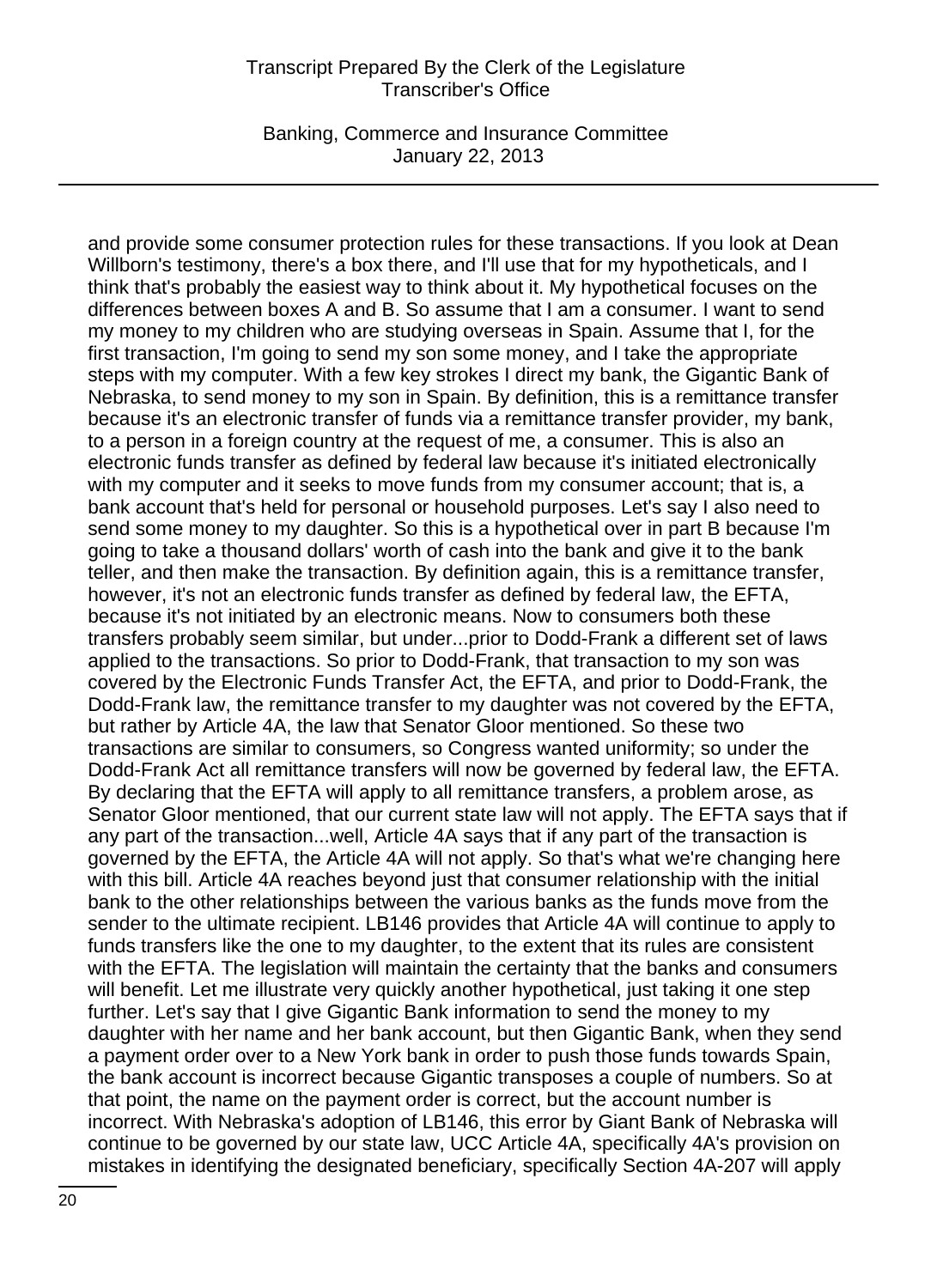Banking, Commerce and Insurance Committee January 22, 2013

as long it's not inconsistent with the governing EFTA. What protections does Dodd-Frank provide for remittance transfers? As I said, it's really looking at that relationship between the consumer and the remittance provider. It's governing some disclosures and some fees and those sorts of things for the consumer relationship. So I urge you to consider LB146 and provide continuity in the law for this area of type of transfers. [LB146]

SENATOR CHRISTENSEN: Thank you, Professor Wilson. Is there any questions? Seeing none, thank you. [LB146]

CATHERINE WILSON: Thank you. [LB146]

ROBERT HALLSTROM: (Exhibit 3) Chairman Christensen, members of the committee, my name is Bob Hallstrom, H-a-l-l-s-t-r-o-m. I appear before you today as registered lobbyist for the Nebraska Bankers Association in support of LB146. I think all of the witnesses before me have done a nice job of capsulizing what's incorporated not only with the existing law, the problems that have been created by the amendments under the Dodd-Frank Act, but also how we resolve that problem through the provisions of LB146. I'll take a little bit different approach. Senator Gloor has used the terminology "UCC Article 4A." I looked up the term "foray" before I came in here and it's described as a raid or a sudden attack or excursion into enemy territory. While we don't have enemy territory involved here, we do have a foray by Congress into an area that's been traditionally governed by state law, specifically UCC Article 4A. LB146 simply put, as Professor Wilson noted, will take those transactions consisting of what federal law now defines as remittance transfers that do have additional protections under federal law, and will bring them back into the confines of state law for purposes of those protections that are granted under UCC Article 4A that accrue both to the benefit of the consumer and the banks that are involved in the payment cycle for these wire transfers and remittance transfers. And we would ask the committee to favorably look upon LB146 and advance it to General File for further consideration. I'd be happy to address any questions that you may have. [LB146]

SENATOR CHRISTENSEN: Thank you, Mr. Hallstrom. Is there any questions? Seeing none, thank you. [LB146]

ROBERT HALLSTROM: Thank you. [LB146]

SENATOR CHRISTENSEN: Any other proponents? Are there any opponents? Anybody care to testify in the neutral? Senator Gloor, would you like to close? He waives closing. That will end the hearing on LB146, and I'll ask Senator Gloor to come up and open on LB155. [LB146]

SENATOR GLOOR: Thank you, Senator Christensen. I have another scintillating bill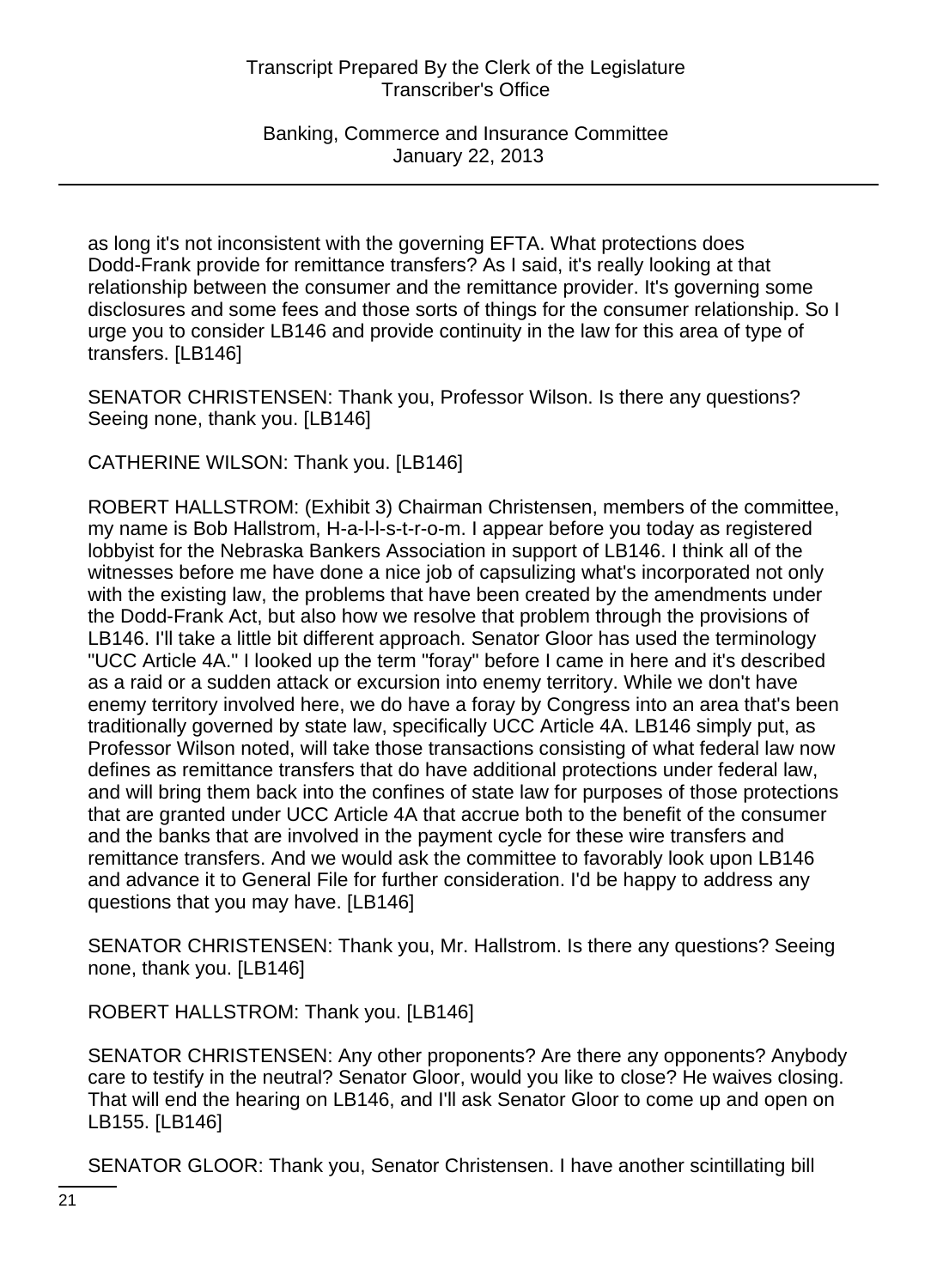Banking, Commerce and Insurance Committee January 22, 2013

that will be a fun way to end this first session of ours. LB155 would amend two sections of the Public Fund(s) Deposit Security Act. That act sets forth the mechanisms by which financial institutions acting as depositories of public funds may satisfy their requirements to secure deposits in excess of amounts insured or guaranteed by the Federal Deposit Insurance Corporation. Generally, depositories give security by either furnishing securities or providing a deposit guaranteed bond. We've had laws of this sort in place for a long time. When your city, county, or school district has funds on deposit with a local bank, we require that security must be placed in deposits...for deposits in excess of FDIC limits, just in case the bank might fail. The bank gives that security. The bill...this bill would expand the definition of "securities" that may be furnished to include mortgage-backed securities and collateralized mortgage obligations that are backed by collateral 100 percent guaranteed by the Federal Home Loan Mortgage Corporation, the Federal Farm Credit System, a Federal Home Loan Bank, or the Federal National Mortgage Association. The bill would further expand the definition of "securities" to include a letter of credit issued by any Federal Home Loan Bank, not just the Federal Home Loan Bank of Topeka. The bill would amend provisions which currently allow a depository to secure the deposits of one or more governmental units by depositing, pledging, or granting a security interest in a single pool of securities to secure repayment of all public funds deposited in the depository. The bill would provide that a pool of securities shall include shares of investment companies, the assets of which are limited to obligations that are eligible for investment by the depository financial institution and are limited by their prospectuses to owning securities that are defined as securities for the Public Funds Deposit Security Act. There's no fiscal note with this bill. And again, we have testifiers who I think can do a far better job of laying out specifics and answering some questions of yours, although I'm happy to do so. [LB155]

SENATOR CHRISTENSEN: Thank you, Senator Gloor. Is there any questions for the senator? Seeing none, thank you. [LB155]

SENATOR GLOOR: Thank you. [LB155]

SENATOR CHRISTENSEN: Proponents? [LB155]

ROBERT HALLSTROM: (Exhibit 1) Chairman Christensen, members of the committee, my name is Robert J. Hallstrom, H-a-l-l-s-t-r-o-m. I appear before you today as registered lobbyist for the Nebraska Bankers Association in support of LB155. Senator Gloor has done a nice job of noting the current status of state law which has been in place for a long time, which is that banks are required to provide securities or collateral for the safekeeping of public deposits on anything that's in excess of the \$250,000 per account level of FDIC insurance coverage. The state law requires those securities or that collateral to be in an amount equal to 102 percent of the amount of deposits. The par value of the securities must be 102 percent of the deposits on hand that are in excess of FDIC insurance coverage. This issue arose when the BBW Capital Advisors,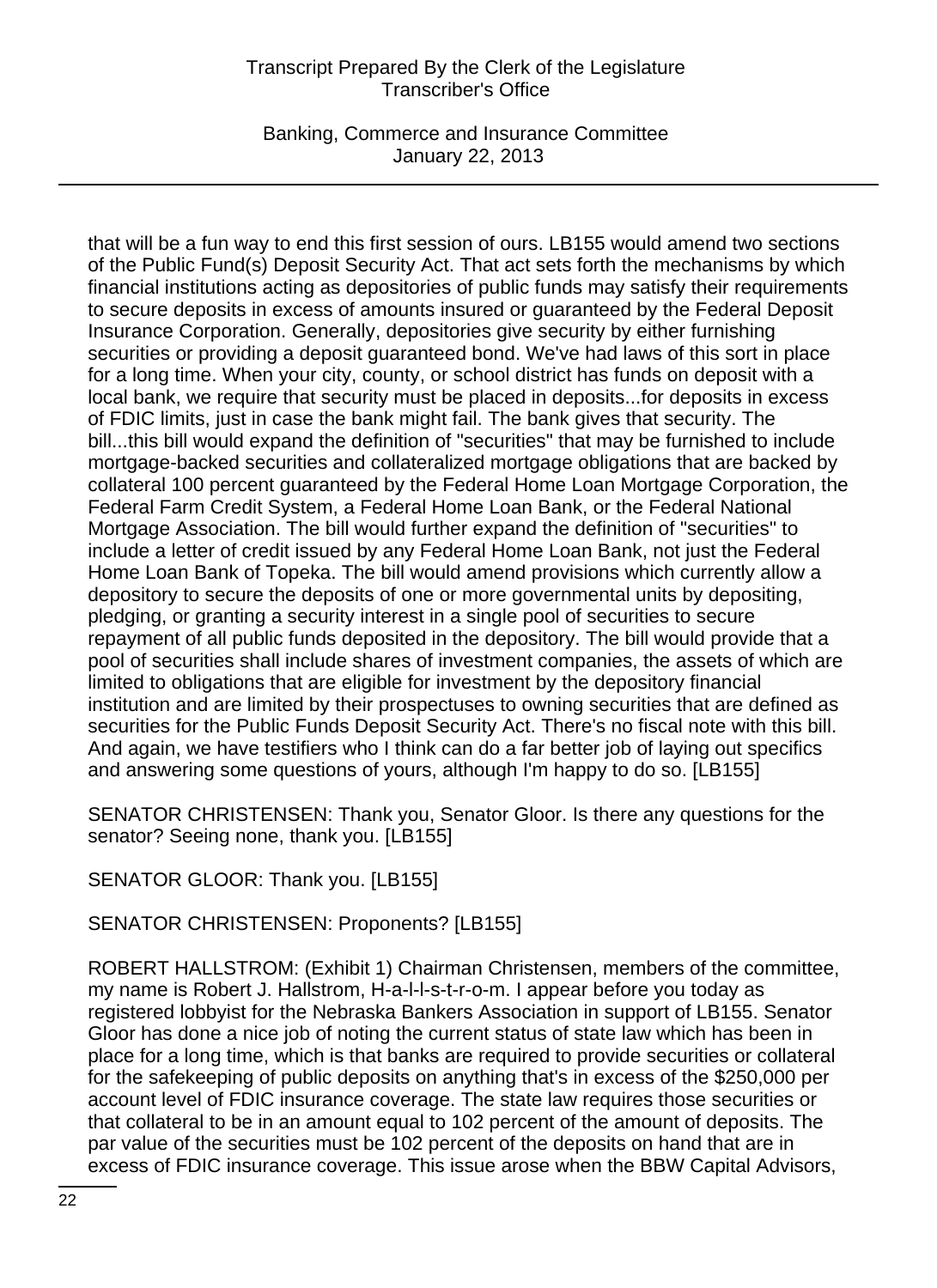Banking, Commerce and Insurance Committee January 22, 2013

who operate a government bond fund, among other things that many community banks invest in or use as securities for public funds, approached the Department of Banking in early 2012. At that time, if you look at the LB155, I believe on page...I don't know, I've got the request. Now what we're doing is we're taking out the term "mortgage-backed obligations." Mortgage-backed obligations is kind of a hybrid reference to what are some terminology that has evolved in the banking industry known as mortgage-backed securities, and another element which is collateralized mortgage obligations. When the Department of Banking was approached, the bond fund that was involved had both mortgage-backed securities and collateralized mortgage obligations within the bond fund. Since the statute only referred to mortgage-backed obligations, the department determined that that single term could not include both mortgage-backed securities and collateralized mortgage obligations, even though they have been routinely used by banks for many, many years in this context. So we decided that it was necessary not to expand the law, but to clarify the law so that the existing practice of using mortgage-backed securities and collateralized mortgage obligations in the narrow context of those that are issued by or guaranteed by collateral 100 percent issued by the five specified or designated government sponsored enterprises would continue to be eligible to be used as securities or collateral for public funds. The second element of the bill, which we also support, is expansion of the use of irrevocable letters of credit issued by Federal Home Loan Banks. When the original law was passed, we did not have any banks that were headquartered but located and operating in Nebraska in a region other than the Federal Home Loan Bank of Topeka. So when the original law was adopted, we simply provided for the ability to use as security for the protection of public funds irrevocable letters of credit issued by the Federal Home Loan Bank of Topeka. Since that time, we do have a number of institutions who have moved their headquarters to another state while continuing to operate branch offices in Nebraska who are eligible to acquire letters of credit from a different region of the Federal Home Loan Bank. Forty-seven states I believe currently have broad authorization to use letters of credit issued by any Federal Home Loan Bank. Nebraska would come into vogue with those states with the changes incorporated within LB155. I'd be happy to address any questions. I do have following me Mr. Kendrik de Koning, who is a representative of BBW Capital Advisors, who probably can give you more background information on any of the technical questions that you may have, but I'd be happy to try and address anything that you may be interested in. [LB155]

SENATOR CHRISTENSEN: Thank you, Mr. Hallstrom. Is there any questions? Senator Carlson. [LB155]

SENATOR CARLSON: Thank you, Senator Christensen. Bob, in layman's terms, tell me the difference between mortgage-backed securities and collateralized mortgage obligations. [LB155]

ROBERT HALLSTROM: If you don't mind, Senator, that's why I've got Mr. de Koning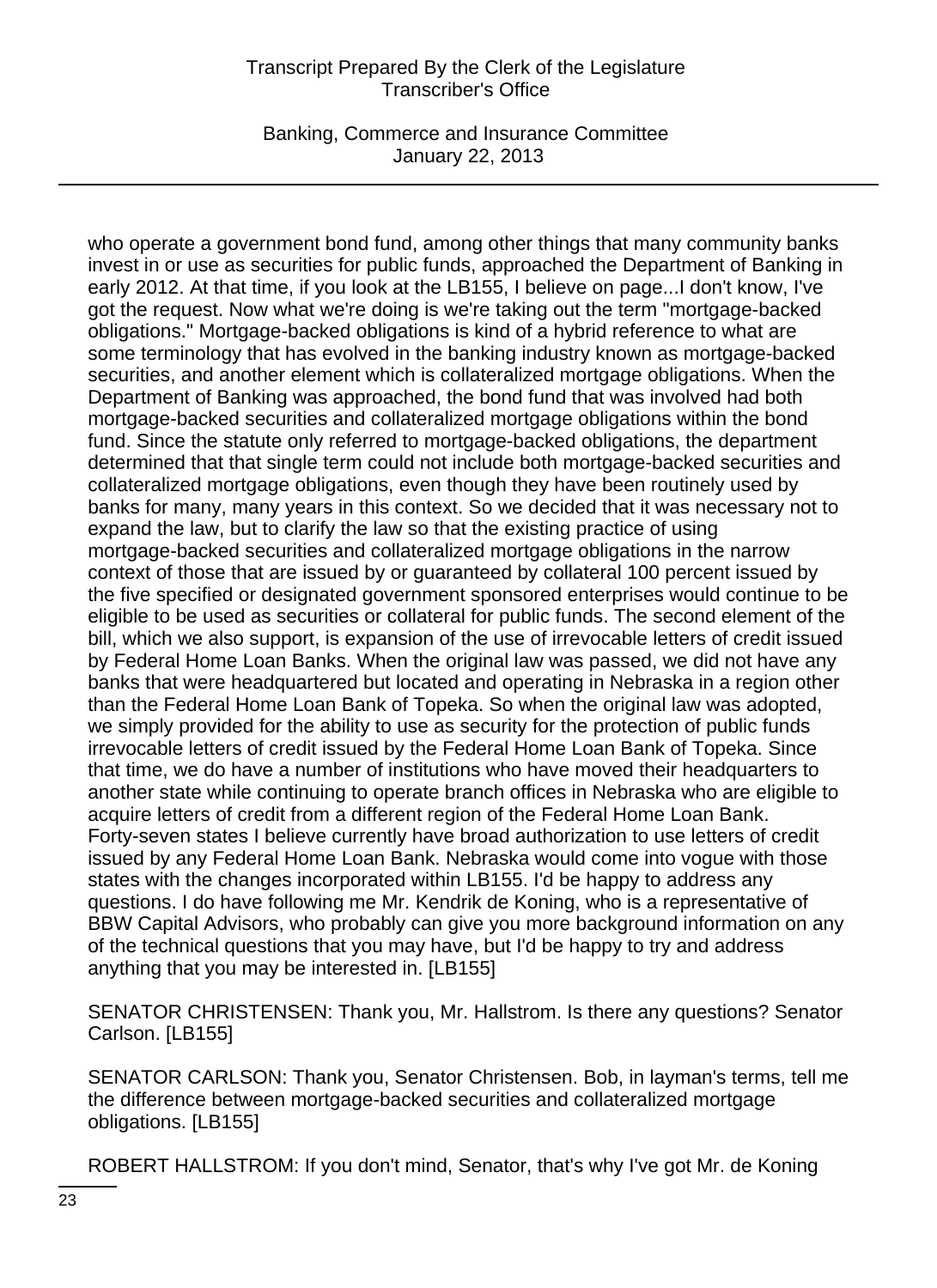here to provide you with that, and I know he's listened to your question and will come up and address that in his testimony. [LB155]

SENATOR CARLSON: Okay. Thank you. [LB155]

SENATOR CHRISTENSEN: Yes, Senator Campbell. [LB155]

SENATOR CAMPBELL: Thank you, Senator Christensen. Mr. Hallstrom, and I realize that it only used to be of Topeka, but could you give us some other examples where there are other federal... [LB155]

ROBERT HALLSTROM: There are, I believe, 12 Federal Home Loan Banks that have regions across the country. There's one in Sacramento, Boston...so there are 12 different regions that are covered, and Federal Home Loan Banks have their areas or their regions where, in this case, where banks are located within that particular region; then they are able to utilize, in this case, the letters of credit that are issued by that particular Federal Home Loan Bank. So if a bank has a headquarters...they're located and operating in Nebraska, but they have their headquarters in California, they may be in the Federal Home Loan Bank of Sacramento region, so the letters of credit that would be issued and authorized by removing the restrictive nature of Topeka only would then allow them to use a letter of credit issued by the Federal Home Loan Bank of Sacramento. [LB155]

SENATOR CAMPBELL: So it has really more relation to where the banks in... [LB155]

ROBERT HALLSTROM: Where they're headquartered. [LB155]

SENATOR CAMPBELL: ...Nebraska's headquarters is than the fact that Topeka would be close to us as a region. [LB155]

ROBERT HALLSTROM: Right. And most banks are eligible and can only get letters of credit issued by the Federal Home Loan Bank of Topeka, but there are a few that are headquartered outside of the Topeka region that would need the flexibility to use those same letters of credit, only issued by a different Federal Home Loan Bank. [LB155]

SENATOR CAMPBELL: I worked with this for a very different scenario in low-income housing and trying to get loans through the federal banks, and you had to work within that region and it didn't have anything to do with the banks. [LB155]

ROBERT HALLSTROM: Um-hum. [LB155]

SENATOR CAMPBELL: So that's helpful. Thank you. [LB155]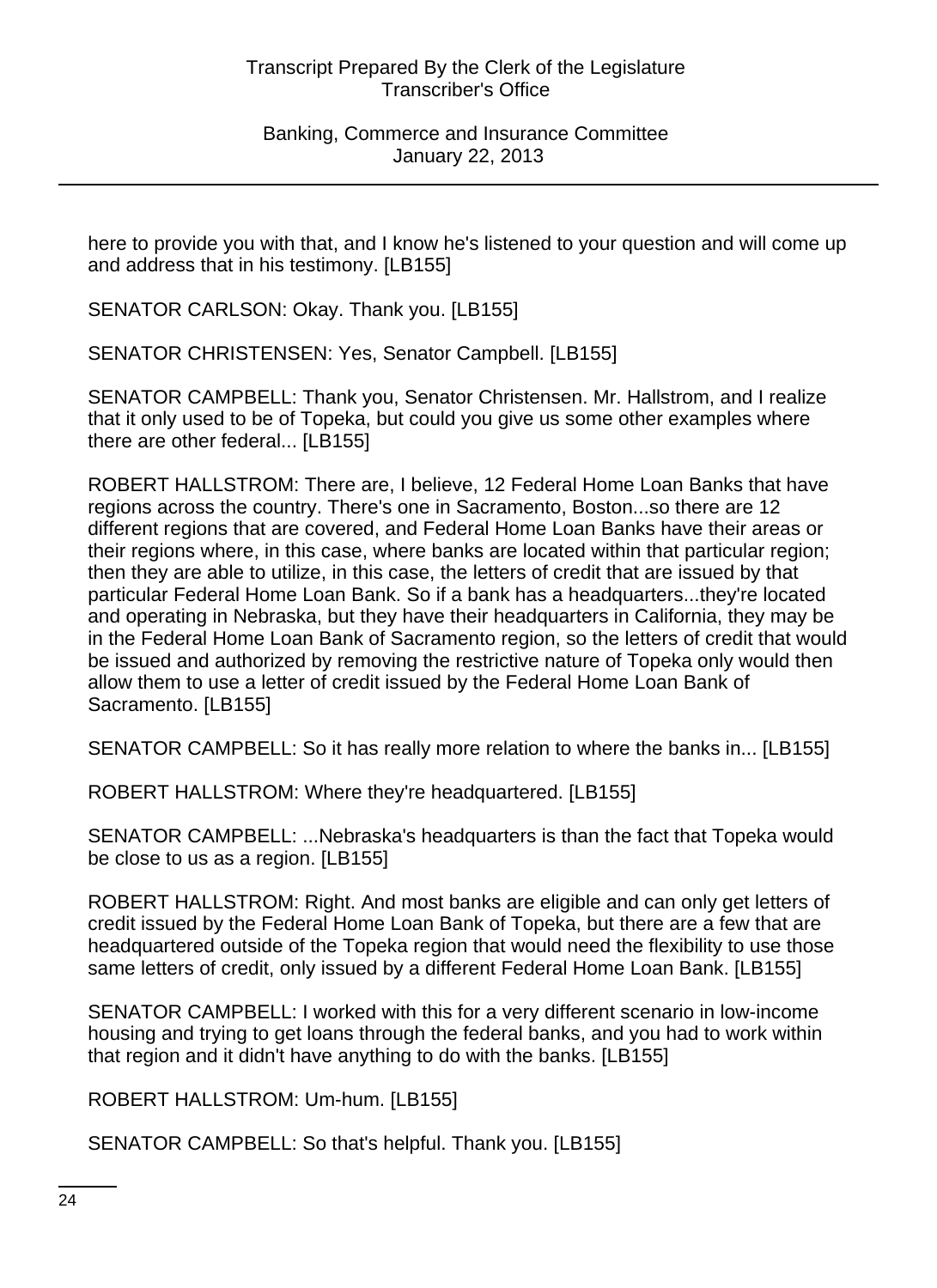# ROBERT HALLSTROM: Okay. Thank you. [LB155]

SENATOR CHRISTENSEN: Any other questions? Seeing none, thank you. [LB155]

ROBERT HALLSTROM: Thank you, Senator. [LB155]

KENDRIK de KONING: (Exhibit 2) Well, good afternoon. Thank you. Members of the committee, my name is Kendrik de Koning, as Mr. Hallstrom said. That is K-e-n-d-r-i-k d-e K-o-n-i-n-g. I've got some prepared remarks that the gentleman is passing around right now. I thought that I might hit on some of the highlights, including the question that Senator Carlson quite appropriately raised. I get this question from bankers quite often, maybe a couple times a week. So it's a...I hope I'm the person to answer that one. In any case, thank you, Senator Gloor, and thank you, committee, for considering LB155, which as Mr. Hallstrom indicated earlier, is quite simply an exercise in clarification. It in my view doesn't do anything to expand the menu of securities which banks might pledge to further secure public deposits, but rather clarifies. The language of the statute as its currently drafted, in my view, is ambiguous and it is ambiguous, also in my view, strictly because of the often confusing and evolving, perhaps, nomenclature of the securities industry. There seems to be another acronym every month that comes out of Wall Street, and I've been on it for 20 years and I have trouble keeping up. But, quite simply, what the...as the statute reads currently, it refers to something called mortgage-backed obligations, which within the industry don't exist, quite frankly. It's sort of a morphing, if you will, of the two terms mortgage-backed security and collateralized mortgage obligation. And I believe that's where they came up with mortgage-backed obligation. I have one or two clients that refer to it as that, as well, and I think they're just sort of in their mind combining the two. There are a lot of similarities and really one slight difference, which I'll address momentarily. But I'd like to say, because I think it's important to note that what we're discussing here, what is in the statute currently, what is in LB155 are securities where...mortage securities, I should say, that are expressly limited to those that are agency mortgage securities, which are as both the senator and Mr. Hallstrom said, these are securities that are 100 percent guaranteed or backed by collateral that are 100 percent guaranteed by one of the federal housing agencies. This is distinct from nonagency mortgage securities or those that are not guaranteed by any of the federal agencies which grabbed up so many headlines during the crisis, and which market remains dormant to this day, quite rightly, in my view. So I just wanted to be clear that again there's no expansion whatsoever. We're talking about mortgage...agency mortgage securities, all of which are guaranteed or their collateral is guaranteed. So finally, to Senator Carlson's question. A mortgage-backed security, or MBS as it's quite often referred to, it's also I should note...and this is not in my prepared remarks...also I should note sometimes referred to as a pass-through security. It is really a securitized pool of individual home loans that are guaranteed by one of the federal agencies: Ginnie Mae, Fannie Mae, Freddie Mac, etcetera. They take pools of these loans that are all similar in their characteristics--origination year; coupon; quite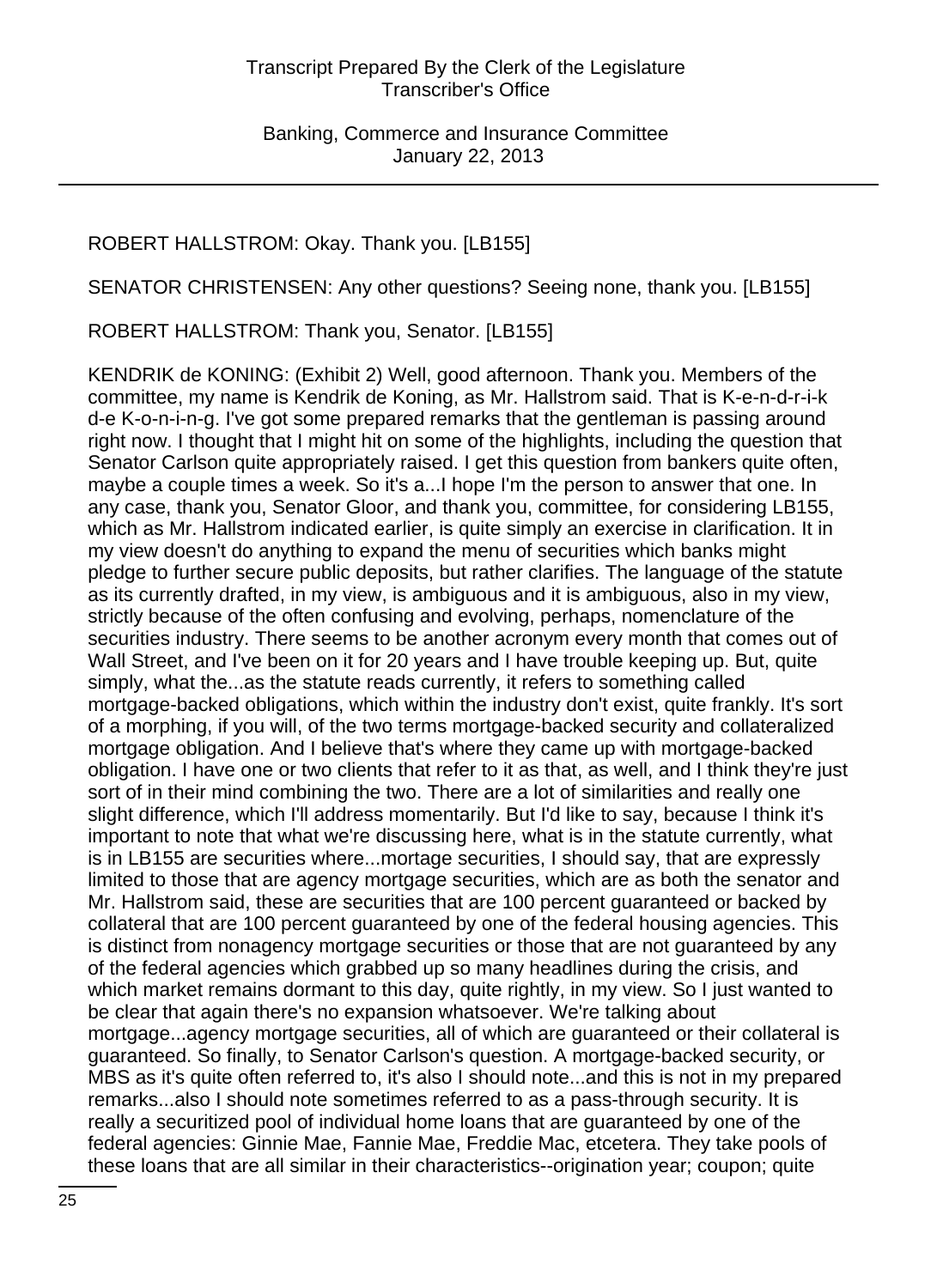Banking, Commerce and Insurance Committee January 22, 2013

often, loan-to-value ratios, etcetera, etcetera--and they put them in a pool. They all have to be conforming to certain characteristics and they can't fall with...outside of those boundaries and remain eligible for inclusion in the pool. So they go and they purchase these loans or these pools from Fannie Mae and put a number on them, and Fannie Mae or Freddie Mac issues the pool. It is a...again it's what we call a pass-through security because at the end of the day what happens is that the homeowner makes his or her monthly payment of principal and interest, and that goes through the service or...and eventually to the security owner of record. So it's both principal and interest are received every month. These federal agencies will guarantee the return of that principal and that interest, but to move on to the collateralized mortgage definition, not the timing of that. So they all get passed through, meaning...and when I say, not the timing, you're going to get the principal and interest every month; it's just that as far as when there's a refinancing, let's say, with one of those homeowners refinances their home or they move or they pass away, and all that principal gets paid down, that is what they call accelerated amortization. So that loan gets paid off in one day. That means that the investor ultimately gets that bit of money back faster than he or she anticipated. What a CMO does, or a collateralized mortgage obligation, is really nothing more or nothing less than take these agency...in the case of agency CMOs, which is what we're talking about, agency mortgage-backed securities, and carves out different cash flows out of those. So that...let's say there's a...life insurance companies like to own very long bonds. They will take that pool of securities and redirect the cash flow so that they create a long security out of that which a life insurance company might want to own. They will also create things like floating rate pieces out of that pool which we like to buy quite a lot of because they reset every month. It's a very, very conservative and defensive instrument. So you might have a lot of banks, for instance, when they're buying individual bonds, might want to own something with a two- to five-year principal repayment profile. And so that's one of the tranches, if you will, or securities--tranche is the name they assign to these things from slices--that they'll create. And so the long-winded answer, Senator, to your question is that a mortgage-backed security is just a pass-through pool of exactly as the payments come through from the homeowner, and a collateralized mortgage obligation is one that redirects them to different time buckets, if you will. And the reason they came up with that is it just appealed to a broader array of investors way back when in the, I believe it was the late 1970s or early '80s when they came up with the REMIC legislation. The ultimate effect was such that it brought more investors into that market and it ultimately lowered the borrowing cost for the homeowner with the larger and more liquid market. Again, as Mr. Hallstrom observed, this is...number (1) it is a clarifying bill, and number (2) it in my view codifies something that's already actively in practice. So I would guess at least several hundred million dollars of agency mortgage-backed securities and collateralized mortgage obligations are pledged to these agencies...or I should say, to secure the deposits of these public institutions right now. And so the bill clarifies that, and I hope that did just that, but in any case, thank you. I welcome all your questions. [LB155]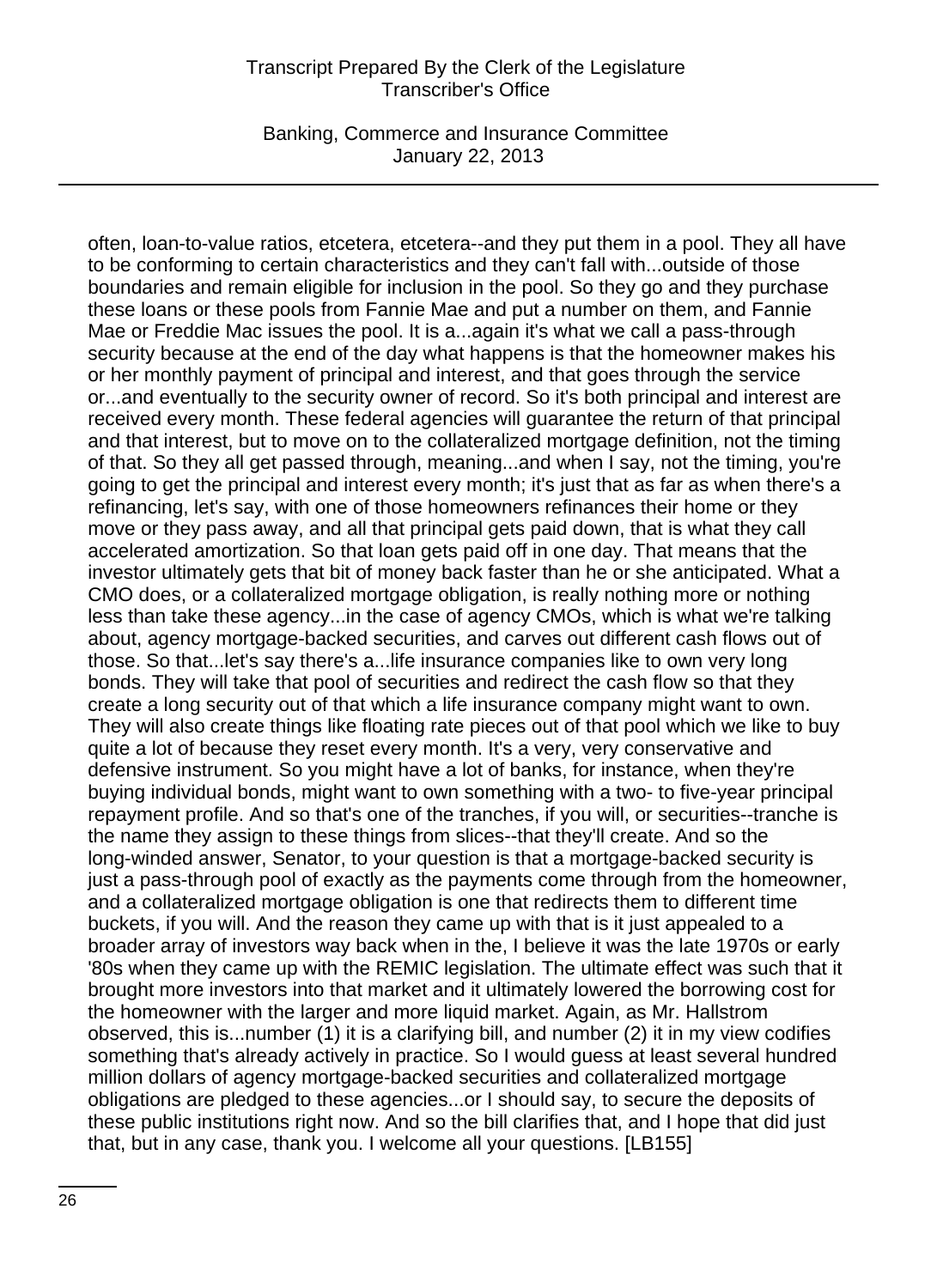SENATOR CHRISTENSEN: Are there any questions? Yes, Senator Schumacher. [LB155]

SENATOR SCHUMACHER: Thank you for your testimony here today. I want to start out with what I think is an easy question. The paragraph (n) which says, "which are rated within the two highest classifications of prime by at least one of the standard rating services." By deleting the two words "of prime," what are we gaining or what are we losing? [LB155]

KENDRIK de KONING: Neither. It's really a clarifying...I'm not...as I read the statute I wasn't sure what was in...why that was in there, but prime ratings refer to money market instruments, not to bonds. So they refer to overnight obligations of the issuer. And so as I read that and we looked at it, here it very clearly seeks to address municipal bonds that are issued by a non-Nebraskan entity. [LB155]

SENATOR SCHUMACHER: What then are the two highest classifications by one of the standard rating services? [LB155]

KENDRIK de KONING: Well, then that simply means in the case of let's say an S&P or a Moody's or Fitch or one of those groups, the two highest standard classifications would be AAA and AA. [LB155]

SENATOR SCHUMACHER: So under (n), one of the things that is okay as a security is a bond, which is either a AAA or AA. [LB155]

KENDRIK de KONING: Right. If it's a municipal...but right. And then there are municipals outside of the state of Nebraska. [LB155]

SENATOR SCHUMACHER: What if it's not a municipal? What if it is a...well, I guess it's a state bond here. So this...whatever we're authorizing under (d) has to be either AA-rated or AAA-rated. Is that correct? [LB155]

KENDRIK de KONING: Well, what this...this is a list of permissible securities by banks. And (n) here is specifically talking about municipal bonds. And I'm sorry, when I say municipal, in the industry of municipal it would include a state as well. And I understand the word "municipality" would lead you to think it's a city, but...so whether it is a state or a subdivision thereof, is a county, a city, a hospital, a school district, this paragraph is specifically talking about municipal issuers. [LB155]

SENATOR SCHUMACHER: What I'm trying to do is get it...make it clear that as to (n), anything that a bank relies upon as being under (n) in the legislative history must be either AAA- or AA-rated. [LB155]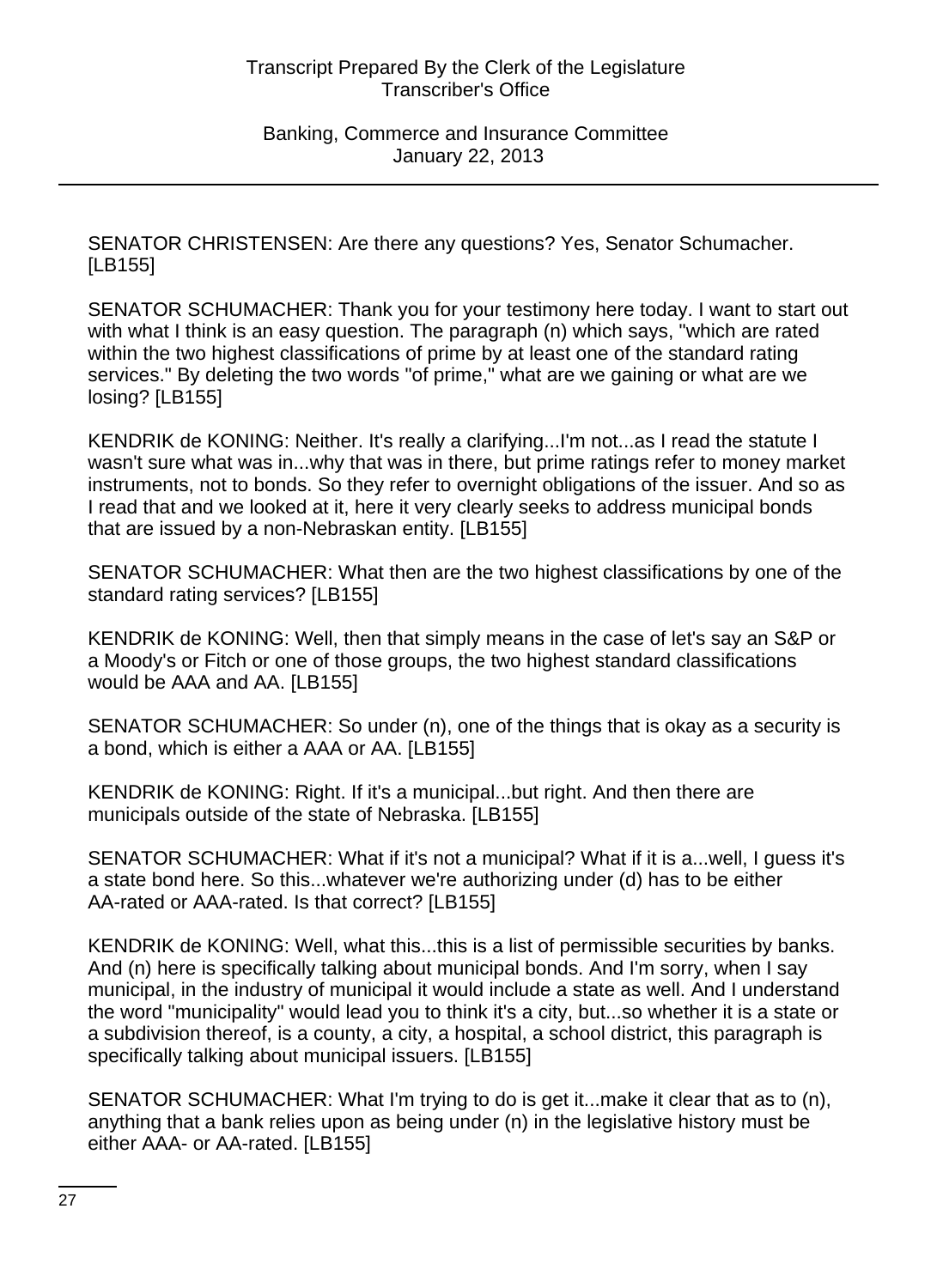KENDRIK de KONING: And that's...my belief is that's what they were after. [LB155]

SENATOR SCHUMACHER: I mean, then should we say that, instead of saying within the two highest classifications by one of the standard rating? Isn't AA and AAA kind of known in the trade as something that the people understand? [LB155]

KENDRIK de KONING: Well, it's a very good point. And we...I thought about this as we were looking at that. And the problem is, and I've seen a whole host of states and statutory language on this point, as well as specific investment policies for the banks that for whom we manage money, tend to ape this sort of language. The problem, particularly when you're talking about something like a statute, rather than an investment policy which you can change on a dime, is that the rating agencies themselves are evolving or changing, I should say. I'm not sure if they're evolving. That's a matter for another debate, but...so that there are...it might...I could easily foresee, I should say, another rating agency that didn't use the specific AA, AAA, Aa1. Even between the two, they're not the same. So not to get off into the weeds, but if we're talking about Moody's, Baa1 is the same as S&P's BBB+. They just have different ways of enumerating their rating levels. [LB155]

SENATOR SCHUMACHER: So does this have meaning at all if a rating agency can kind of just change the labels? [LB155]

KENDRIK de KONING: Well... [LB155]

SENATOR SCHUMACHER: Does this have any meaning? Is this is a poor standard for number (n)? And remember, this is the easy question. (Laughter) [LB155]

KENDRIK de KONING: I think it is because it leaves the flexibility for the bank to go out and buy that non-Nebraskan municipal issue, but it says very clearly by very highly rated. Even if it's...I agree it is to degrees a subjective standard, absolutely. But to remove all subjectivity and make this strictly objective is going to I think put one in a corner, put the bank in the corner of not being able to purchase anything on which it can earn...in that arena, I should say, of buying a muni out of state. [LB155]

SENATOR SCHUMACHER: Well, I mean, we're dealing with the piggy bank of counties, of towns, of taxpayers' money here. And shouldn't we be just crystal-clear as to what we are satisfied is okay to back that deposits of their piggy bank over a quarter of a million and what is not okay? I mean, should we just paint a...be unclear or vague about it? I mean, if we mean something, then let's say, "Hey, this is it," or not. Or, instead of a banker, kind of, "What do you feel? If it feels good, it's good enough to fit under (n)." [LB155]

KENDRIK de KONING: Right. And I follow you completely. [LB155]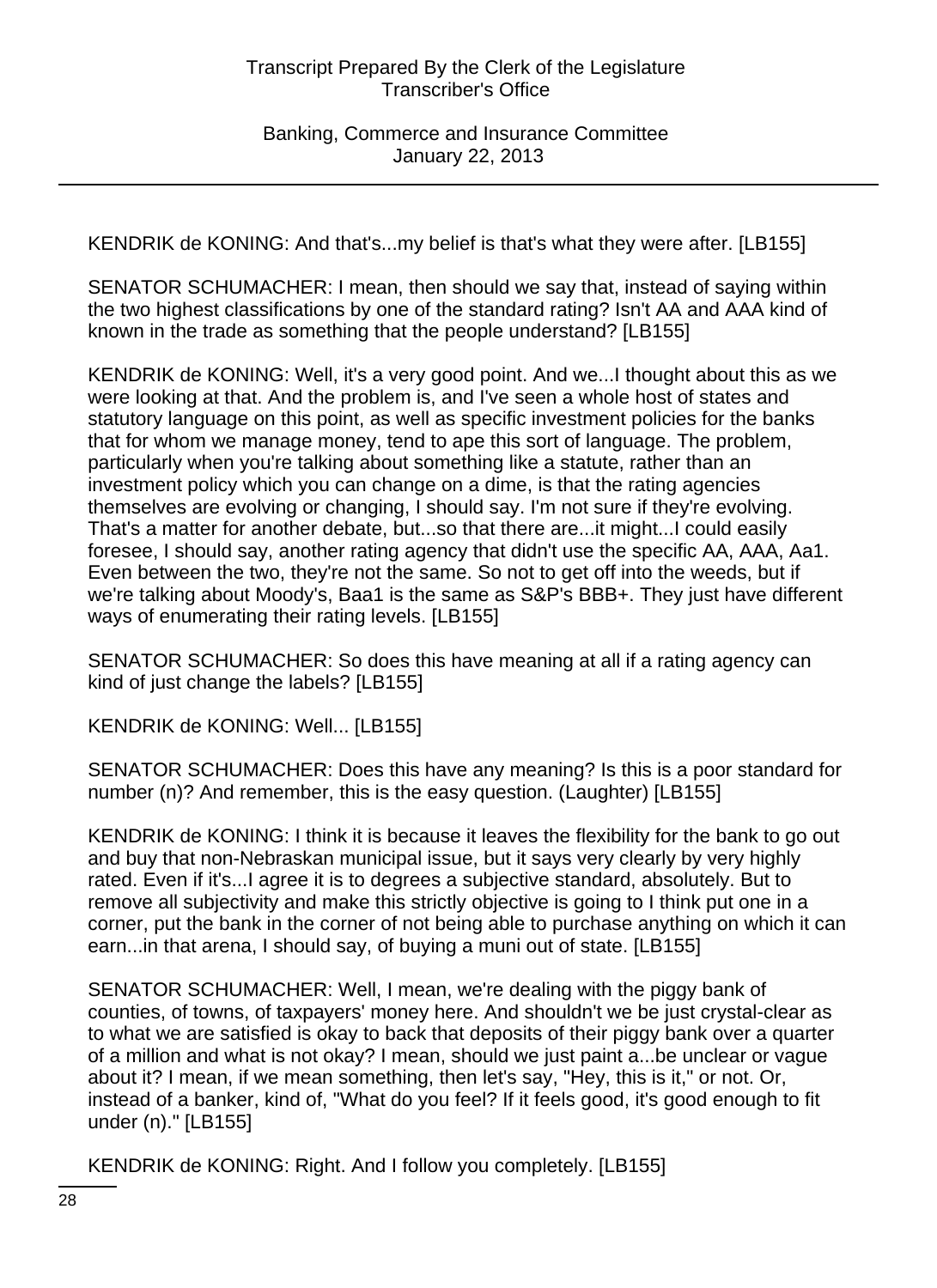# SENATOR SCHUMACHER: Well, I hope so. [LB155]

KENDRIK de KONING: But let's say, so again I think if we specify...let's say, a new rating agency comes out, which in my view there ought to be several new rating agencies in this country, and they decide that their top two ratings are going to be 1 and 2 out of 10, as opposed to AAA, Aa1, Aa3, etcetera, etcetera. And then you go back and you decide whether you want to include those rating agencies or not, and then change those highest classifications. Here to me, in my view, the only subjective bit would be the term "standard rating" agency. And I think that's where it becomes difficult; theoretically, becomes difficult and labor intensive. But I don't...in my view, to make this, to sort of standardize this to what I in my personal opinion deem to be workable, you know, rational, workable policies to follow, then simply saying two highest classifications by one of the standard rating agencies does it. And I might also point out that whether we're talking about this or any other section in here, the reality is that what we're discussing here are securities that are acceptable collateral to secure those public deposits. So whether that is...it's described thusly or some other way, these bonds are going to be priced every month and they're going to look and see whether the value of that collateral is sufficient to cover those deposits in the event of a failure by the bank and the necessity of then seizing or converting that collateral to cash to give it back to the public entity that left their money at the bank. And so the price can certainly change, if anything, every day. And the other thing is that the ratings might change. Quite frankly, they ought to change maybe more responsibly than they do. [LB155]

SENATOR SCHUMACHER: Then let's move on to the next harder question. We start out in (g) with "Bonds or obligations." I think I can understand that. That's kind of like a note, a promise to pay. Okay, including mortgage-backed obligations. Okay, so I've got a note, I've got a promise to pay, and if I don't pay, you can go sell a piece of property called a mortgage and get your money; if you don't pay, I'll take it away. Okay, I'm following the old language pretty good, I think, to that point. Would that be a fair interpretation up to that point, the first two lines of (g), as it used to be? [LB155]

KENDRIK de KONING: Sure. Yeah, I think so. Yeah. [LB155]

SENATOR SCHUMACHER: Okay. All right. So we've got it "issued by," so this promise to pay is issued by these outfits, the Home Loan Mortgage Corporation, Farm Credit System, a Federal Home Loan Bank, Federal National Mortgage Association. So it has to be a direct promise to pay by one of those organizations. Is that correct...as it used to be? [LB155]

KENDRIK de KONING: As it used to be...and I'm sorry, I've got the updated version. Let me just strip out the updated language...mortgage obligations. Yes. [LB155]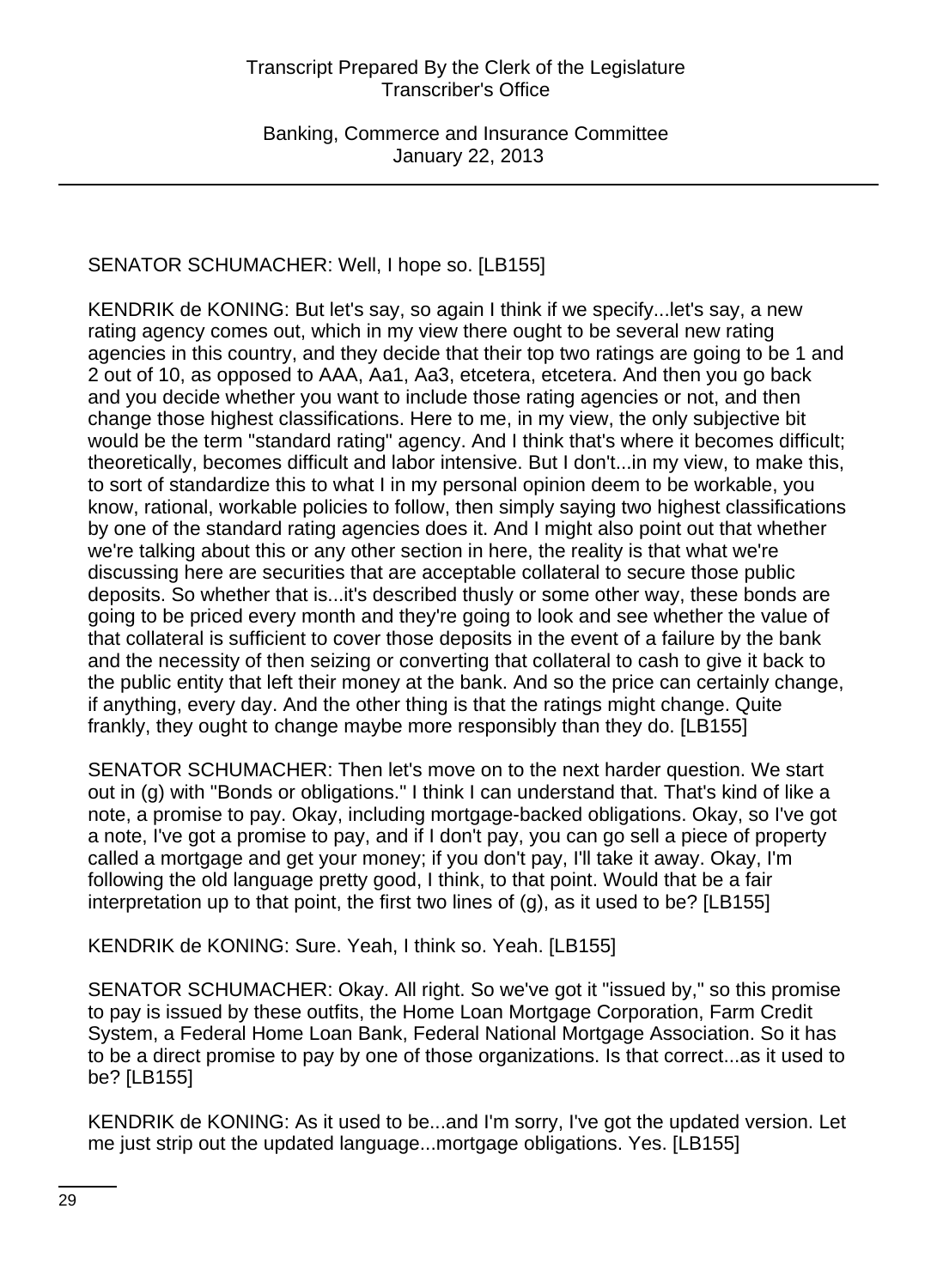SENATOR SCHUMACHER: Okay. Now that should make us feel warm and fuzzy because these all have got the word "federal" in them, and so that obviously is good backing, just like the Freddie Mae and Fannie...these are cousins of them, right? Set up kind of the same way. [LB155]

KENDRIK de KONING: They are them. They are Fannie Mae, Freddie Mac, Ginnie Mae. [LB155]

SENATOR SCHUMACHER: So we should have warm and fuzzy already. Okay. So we have a, what we were authorizing in the past was something fairly simple to understand if one of these sound federal institutions issued its promise to pay and backed it by a mortgage, a piece of real estate that we could physically look at, and we figured it was worth something because it was a big, pretty building; then we said, okay, this is good enough to back our town's piggy bank. Now, let's move to where we then become, something harder for me to understand, but maybe you can explain it. We are now saying that it is a promise to pay including mortgaged-backed securities and collateralized mortgage obligations...and I need some explanation. What is now, in the event that banker goes belly up, the FDIC says here's your \$250,000, what do I have to chase now? I don't have my building anymore to chase because it's no longer backed by a mortgage-backed...a mortgage; it's backed by mortgaged-backed securities and collateralized mortgage obligations. So I'm the mayor of "Little Town" and I say, who do I chase? Who do I chase? [LB155]

KENDRIK de KONING: Very good question. The...let me first say that the language of the bill doesn't change that line of security by one iota. [LB155]

SENATOR SCHUMACHER: I want to know, as a practical matter now, it changes something. I knew who to chase before. I knew I ultimately had a mortgaged building I could foreclose on, and I hope like heck it was worth what the mortgage was against it; but now I'm not sure who I chase. Who do I chase when I'm looking for a...the mortgage-backed security and collateralized mortgage obligation? [LB155]

KENDRIK de KONING: Well, the distinction I believe, Senator, that you're talking about really focuses on bonds or obligations so that in the scenario where you have got security in a particular building or parcel of land or whatever it might be, that would be the purchase of a direct mortgage. In my experience, what the banks buy are bonds that are backed by mortgages that are guaranteed by the federal agencies themselves, so that as it is right now, nobody...the line of recourse right now in the event that these properties default are the agencies themselves. And needless to say, it's been happening in waves over the last several years, defaults, underlying mortgages that are owned by the different federal agencies. The agencies then pay the security holder in timely fashion. So the...what you're...the premise was that right now we've got the ability to go grab the...I believe, if I'm saying it right, right now we've got the ability to go attach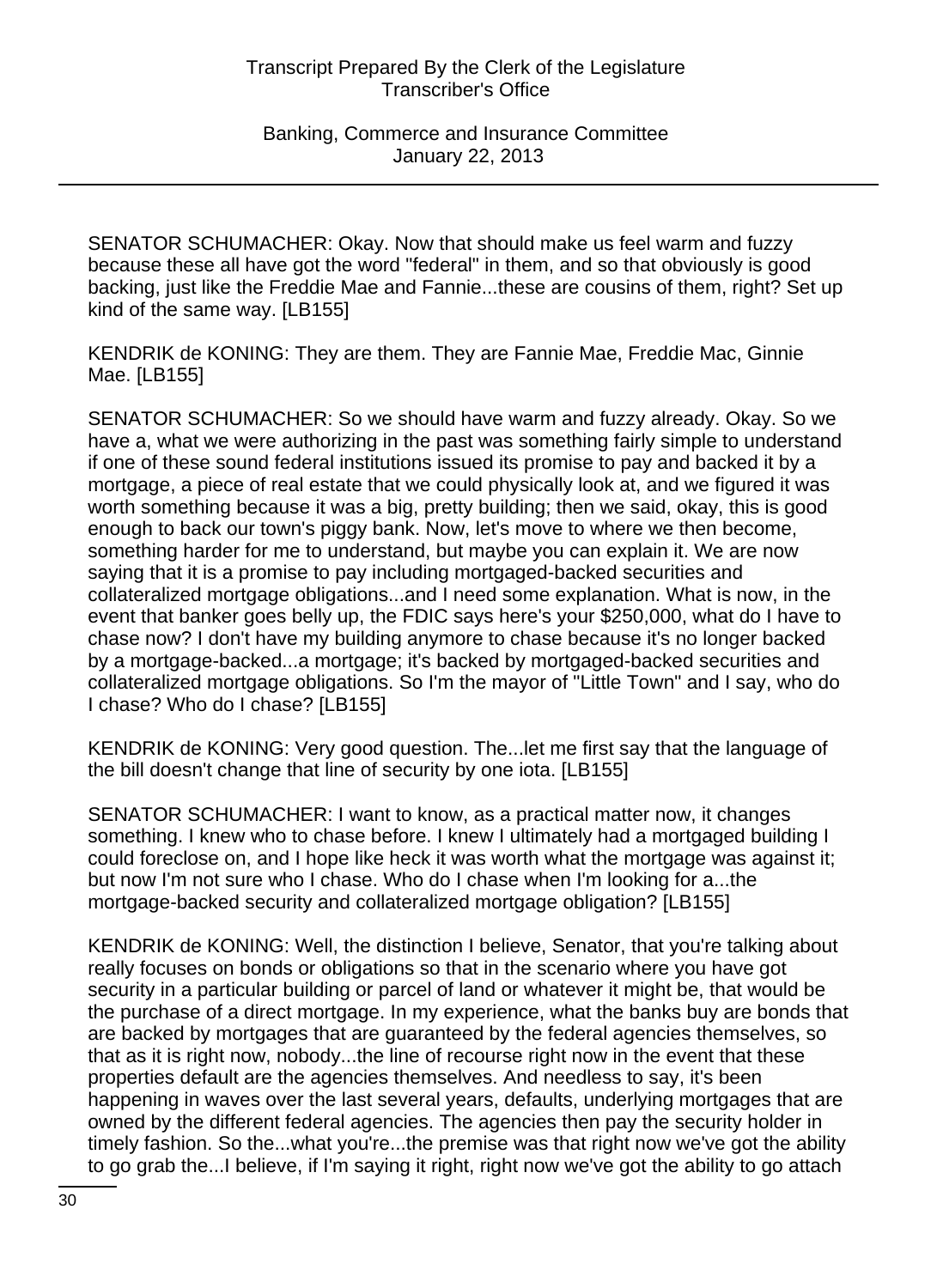Banking, Commerce and Insurance Committee January 22, 2013

a certain property, and I've got security in that. That's not the case. The case is that the Fannie Mae or Freddie Mac or one of these agencies has that position, and our recourse as owners of the securities are to go to Fannie and Freddie in the event that they didn't forward that payment along, as they have done. But in the event that they didn't, our recourse would be to those agencies themselves. There is not and has never been in the world of agency mortgage obligations direct recourse to the property itself. So it didn't exist before and it's not being removed now. [LB155]

SENATOR SCHUMACHER: Are our banks short on these other types of securities that we had up to this point? I mean, is there...do we need this? [LB155]

KENDRIK de KONING: Well, as I say, what this does is really not...it doesn't add anything because right now a mortgage-backed obligation is a vague term that doesn't spec to specificity, and I agree that specificity is helpful within...in many instances; that right now a mortgage-backed obligation neither defines...neither gives you the ability to buy an agency mortgage-backed security nor a collateralized mortgage obligation. Neither, quite frankly. If you were to walk in and say, show me your mortgage-backed obligations, I wouldn't have any to show you. I'd have a list of mortgage-backed securities and collateralized mortgage... [LB155]

SENATOR SCHUMACHER: What would we lose by just striking all of (g)? [LB155]

KENDRIK de KONING: Well, the ability to buy agency-backed mortgage securities, which are...I mean, it's a \$5.5 trillion market. This comprises I would estimate 40-70 percent of most banks' investments in their investment portfolio. [LB155]

SENATOR SCHUMACHER: But, I mean, we're just talking here about the government piggy banks. How do we secure the government piggy bank so if the bank goes under, the taxpayers aren't out? Do we need (g) in order to secure the taxpayers' piggy bank? [LB155]

KENDRIK de KONING: Well, you do, because I think if you were to eliminate (g)...what is happening right now, as you quite rightly pointed out on a different bill actually, look, interest rates right now are bouncing along zero. The reality is that most banks that we talk to, when that public entity walks in the door, the school district comes in the door and says, "Listen, I've got \$3 million I'd like to drop off; it might be here for six months; it might be here for six years, I don't know. Are you able to take this in?" Right now, with rates where they are, most banks would prefer not to take that money in. That's to the detriment of the public institution. It's to the detriment of that relationship between that Nebraska bank and that institution, because what we're seeing, not to jump topics with the expiration of that transaction, a guarantee that we talked about earlier or you talked about earlier, money is now fleeing from the state banks to the quote, unquote, too-big-to-fail banks. And so they're moving it over to Wells Fargo and Citibank and so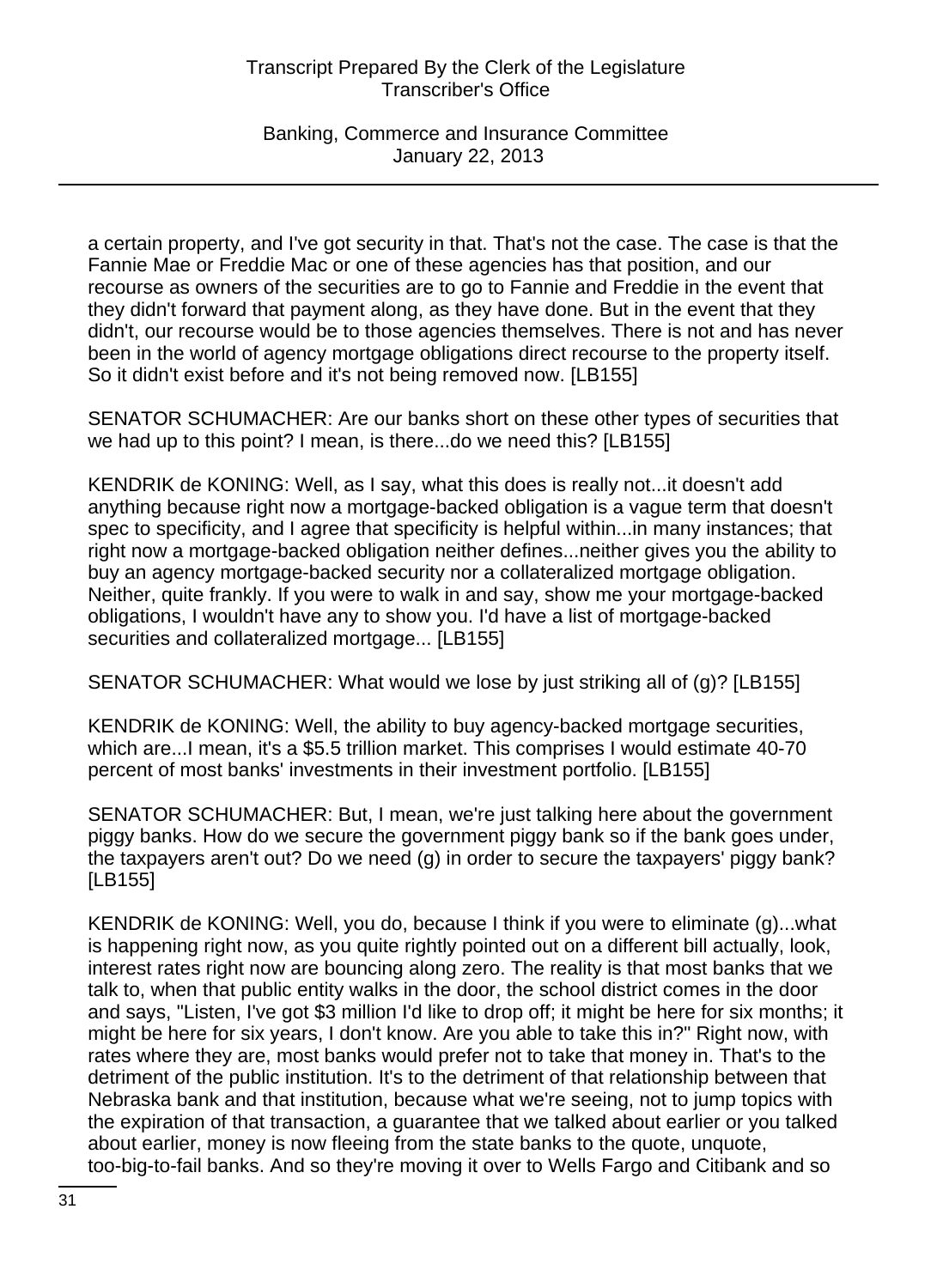Banking, Commerce and Insurance Committee January 22, 2013

on and so forth. So without the option to take that money and turn around and invest that money in something that is going to (a) be secure and stable enough, but also generate sufficient return to cover the cost of taking in that deposit, because there are costs associated with taking in the deposit. Whether or not you're paying interest there are costs certainly associated with that deposit. Then banks and the entire system is helped by having something--as long as it is secure enough--by having something that can generate enough return to warrant even maintaining that relationship. So I would suggest if you eliminated all of (g), you would ipso facto be severing a whole larger number of relationships between these small depositors...or I should say municipal depositors with large deposits, and these Nebraska banks. And you'd see that money go straight to New York and San Francisco and Chicago and, quote, unquote, too-big-to-fail banks. [LB155]

SENATOR SCHUMACHER: Well, so you're saying the bankers on that trip, \$3 million, that right now would just as soon not have that money. [LB155]

KENDRIK de KONING: A lot of them, that's right. Yeah. [LB155]

SENATOR SCHUMACHER: Okay. So last year we had a bill allowing credit unions...that would allow credit unions to take those monies and...would that be a good idea now if the credit unions are willing to take those monies? [LB155]

KENDRIK de KONING: I don't know enough about credit unions to talk to that. [LB155]

SENATOR SCHUMACHER: Then let's go on to the last one, the last thing. It says as an alternative to all this stuff, then a bank can grant a security interest into a pool of securities if at all times the total guarantee is "at least equal to one hundred five percent of the...excess," a lot of extra language. But then we have the new language. "For purposes of this section, a pool of securities shall include shares of investment companies registered under the federal Investment Company...," so shall include the shares of private companies that are registered under this federal act, "when the investment companies' assets are limited to obligations that are eligible for investment by the bank, capital stock financial institution, or qualifying mutual financial institution and limited by their prospectuses to owning securities enumerated in section 77-2387." So what substitutes here is a pool of securities of some private companies. We're now getting away from the government actually securing these things, but a pool of securities of private companies. [LB155]

KENDRIK de KONING: To clarify I would say, no, that's not what it's saying. What it's saying is...let me back up because you emphasize, I think with very good reason, a particular fragment, which is, "investment companies registered under the Investment Company Act of 1940." That is legalese for a mutual fund. So a 1940 act company is a mutual fund, nothing more or nothing less. So that's just long-winded legalese for what a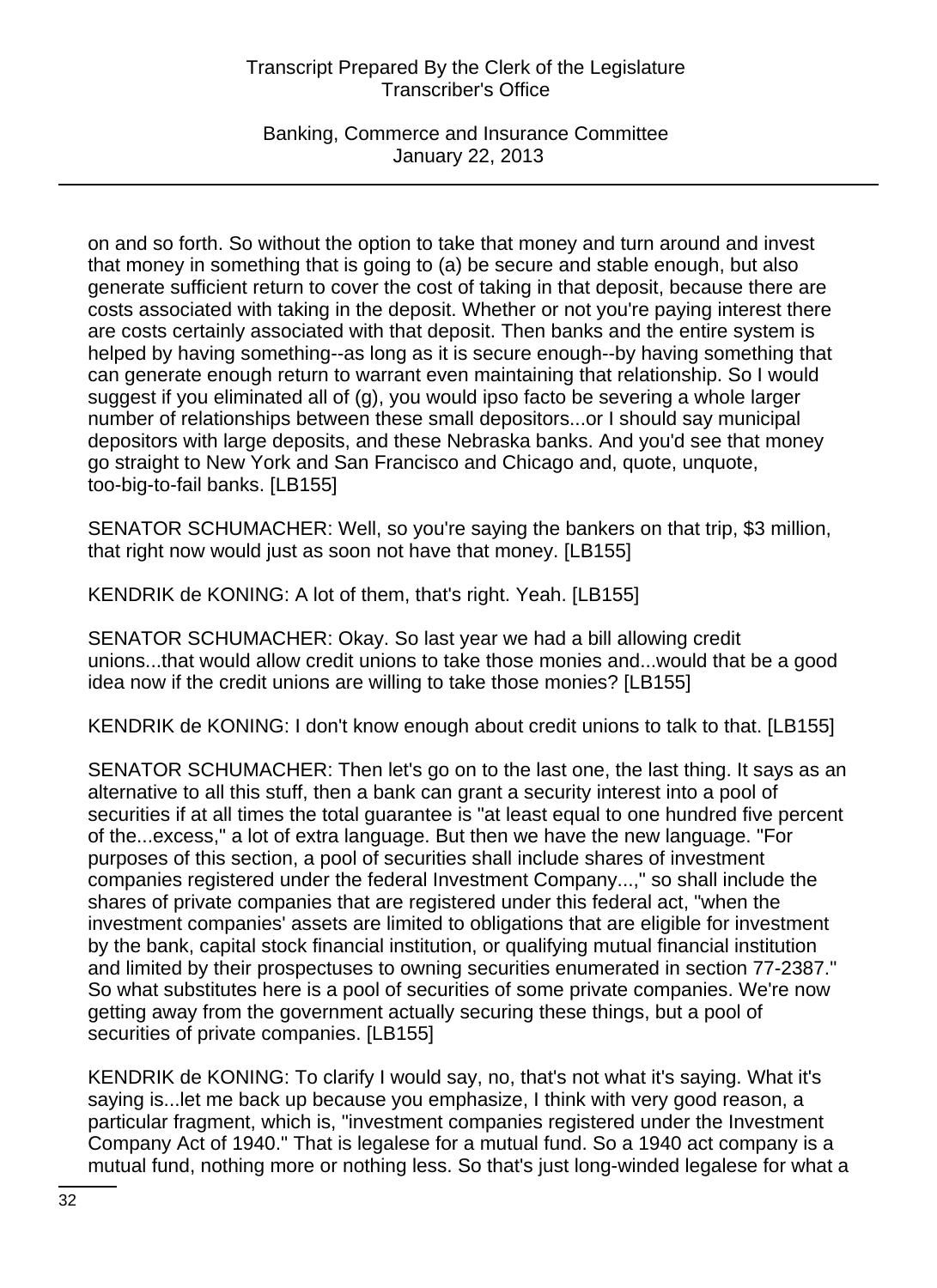mutual fund is. [LB155]

SENATOR SCHUMACHER: So is the translation, long and short then, that as long as this overage above \$250,000 is secured by the stock of a mutual company...mutual fund companies were happy? [LB155]

KENDRIK de KONING: As long as...well, right now, the statute says, number (1) you can pledge certain bonds as collateral against public deposits. Number (2) the statute as it's written right now says you can invest in a pool of the aforementioned securities. As I...and this is where we started to get interested. I looked at that and I thought, okay, well and good, but I don't know what a pool of securities is. I mean, to me a pool is like an oil deal or something like that. So to clarify, we thought at a minimum a pool ought to include a registered mutual fund that posts its price every day, that consists exclusively of the bonds that are already permissible under the statute, because all that that really does is create diversification and professional management, and so on and so forth. So as...the language that we put in or suggested was, or that the bill suggested, I'm sorry, is that number (1) you can buy these bonds or you can buy a pool that owns these bonds. And what the bills says is, and whatever pool means it is to include certainly a registered mutual fund that is limited by its very terms to only owning what's on, let's call it list A, the list of acceptable securities. Because the...I'm assuming, as it is with most statutes, the intent is that if it's acceptable collateral for these public institutions' deposits--it's their money, the taxpayers' money that's dropped off--if it's acceptable to security for one bond, it's better for a diversified pool of bonds. And if...and just to bring it up-to-date, pool most certainly ought to include a mutual fund which is about the most innocuous legal structure for any such pooling of investment interests. But to clarify, it doesn't open the door then to buying shares in private companies by any stretch. [LB155]

SENATOR SCHUMACHER: What bothers me about all this is these are fairly sophisticated financial instruments that at least have the same tint as the fairly sophisticated financial instruments that were deployed prior to 2008, in which worthless mortgages were put into a pool, leveled off into tranches, with the top tranches sold off as AAA, AA, to some poor schmuck in Iceland who ended up losing his pension. And when you get this level of sophistication in a financial environment that is still not entirely stable and may not be for some time, and we're talking about putting the public piggy bank in there, I'm not getting a warm and fuzzy from your testimony. (Laugh) [LB155]

KENDRIK de KONING: And I don't blame you. So let me clarify further. The same tint...the same tint I would agree with. There is a colossal distinction, however, between the whole owner nonguaranteed mortgage securities that went into the CDOs or collateralized debt obligations, and all of the acronym stew that Wall Street produces on a daily basis, levered and levered and relevered. That, and what we're talking about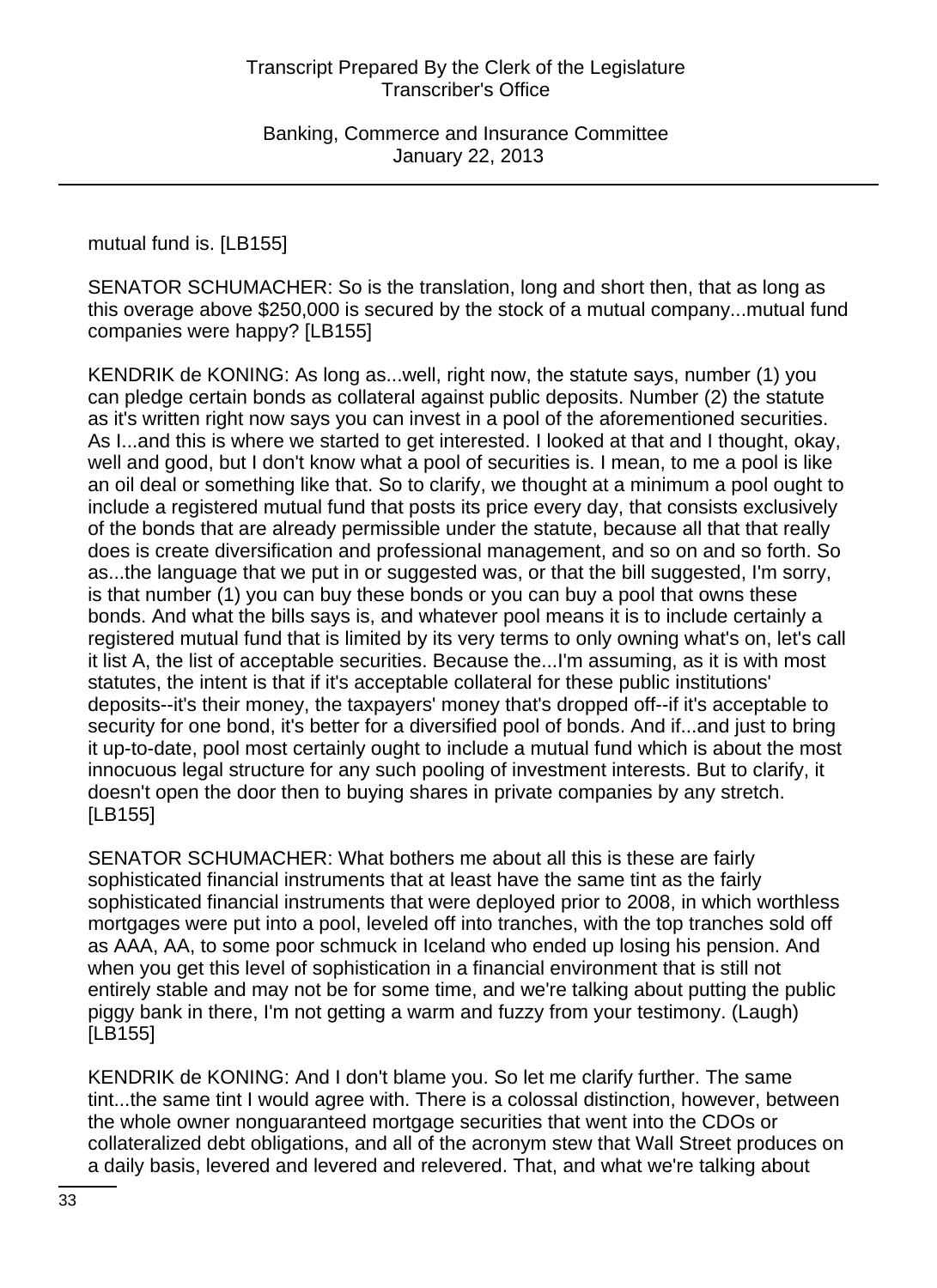Banking, Commerce and Insurance Committee January 22, 2013

now, and what has been the practice and is the practice today of buying agency-backed mortgage securities, whether they be pass-through securities or collateralized mortgage obligations, is completely different than buying the nonguaranteed variety, number one. Number two, I operate every day of my life thinking about the tail risk and the what-if doomsday scenario; and I, like all of us, lived through it, and I, in the markets with bonds to sell and bonds to buy. And I could tell you that while plenty of securities saw themselves trading at somewhere between zero and 80 cents on the dollar, the agency-backed mortgage securities, which are...which fit squarely between and don't bleed outside of the statute and the bill, did not have such problems. And that is through the darkest days of the modern markets period--I mean in the last 100 years, I would say. As far as dislocation in this colossal fixed income market, the agency securities...and that's why I take great pains to distinguish between the stuff that the Icelandic folks fell in love with and thought that they had figured a better way to slice the apple, and found out that they didn't, they weren't playing with U.S. agency mortgage securities. They were playing with nonagency guaranteed whole loans is the... [LB155]

SENATOR SCHUMACHER: May I ask you one final question? [LB155]

KENDRIK de KONING: Sure. [LB155]

SENATOR SCHUMACHER: If we don't pass this, how will our communities, our local governments, be hurt? [LB155]

KENDRIK de KONING: They could very easily see a reluctance or unwillingness of people to...banks willing to take these deposits in and pay them rates of return, which everyone needs to eke out as much as they can. Even though we're bouncing around zero, every basis point counts. [LB155]

SENATOR SCHUMACHER: So not very much, in other words, that we will... [LB155]

KENDRIK de KONING: Well, no, I think quite a bit. I think in terms of nominal dollars I think quite a bit, because the dollars would leave. Whether we're talking about 1 or 2 basis points or hundredths of a percentage point, I think the dollars would leave and they would go out of state. [LB155]

SENATOR SCHUMACHER: So if the banks are allowed to reinvest this money in something that pays a higher percent of interest, the banks get the spread. And the very fact that it pays a higher percent of interest, isn't that indicative of the market valuing it as a riskier thing? [LB155]

KENDRIK de KONING: Well, it...let me clarify again. We're not looking to add to what they can do with those deposits. They're doing it right now to the tune of several hundreds of millions of dollars. So in terms of what might happen if this doesn't get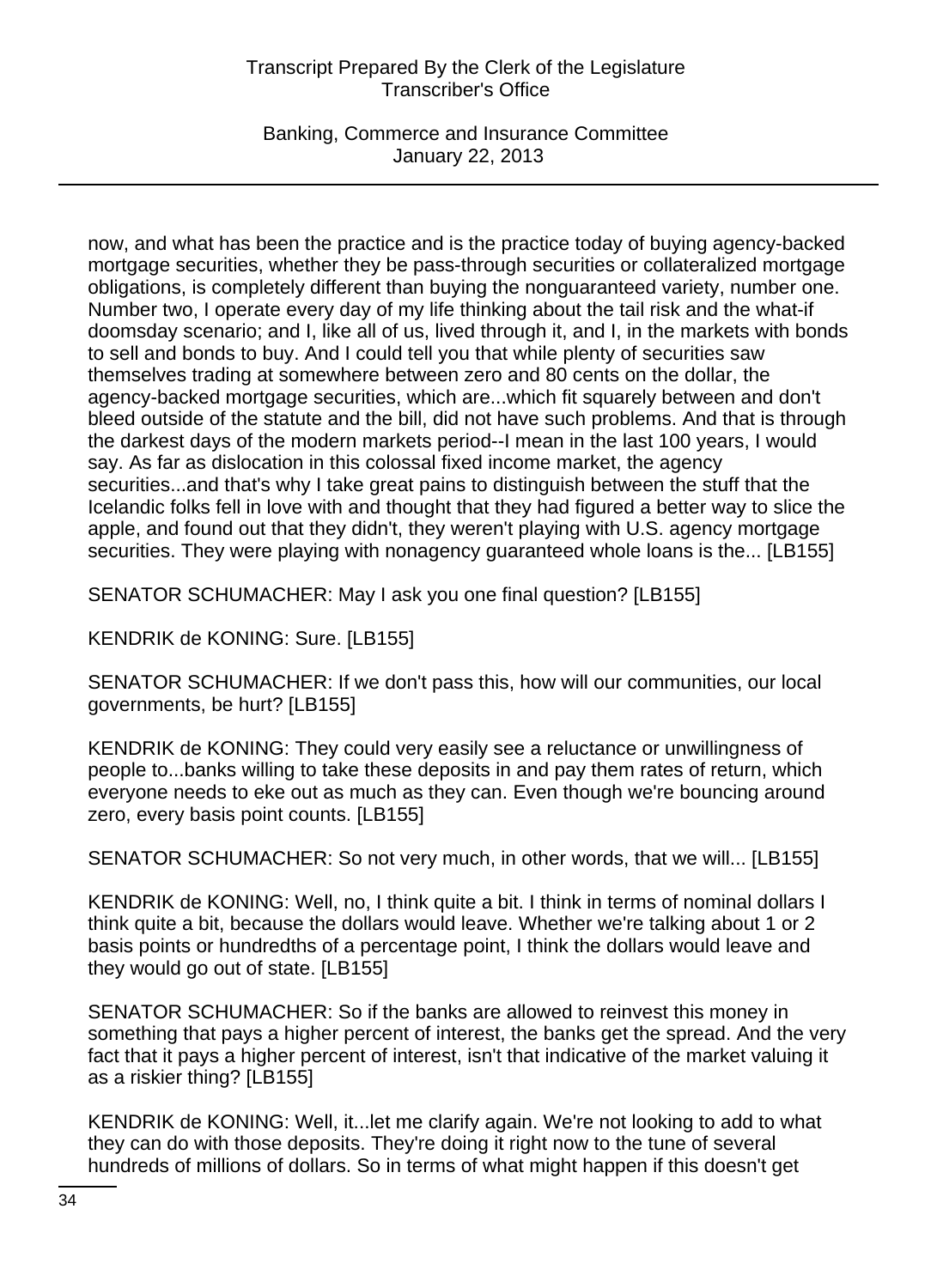Banking, Commerce and Insurance Committee January 22, 2013

passed, then I would assume that at some point the regulator might walk in and say, hey, you know, show me mortgage-backed obligations. And the truth is, if I'm an attorney for the regulatory agency, I'm going to say, you don't own any mortgage-backed obligations; show me your...and I'm going to...because they fall into one of those two buckets. So all this does is say, look, what we're talking about, this mortgage-backed obligation term, is really two different instruments and it just modernizes the label on them. [LB155]

SENATOR SCHUMACHER: Should we rework this whole area of the law then if all this is either old or not been used in practice or doesn't have a lot of meaning? I mean, are we securing our public obligations insecurely? [LB155]

KENDRIK de KONING: I don't think so, and I looked very...I looked comprehensively for quite a long time at the entire statute, and I would say that the adjustments, the clarifications that are LB155, do just that; they modernize it and they've looked at everything. That's why we got off really into the classifications of prime. That's got nothing to do with our fund or anything else, but it's just sort of a...it's a clarification. And so I think that LB155 does exactly as you suggest, Senator. [LB155]

SENATOR SCHUMACHER: I've taken enough of your time and the committee's time. Thank you. [LB155]

KENDRIK de KONING: No, no. Good questions. Thank you. [LB155]

SENATOR CHRISTENSEN: Senator Crawford. [LB155]

SENATOR CRAWFORD: Thanks, Senator Christensen. Is it true that the language at the end that is the mutual...the pool of securities language, provides a new or different option for those local banks? [LB155]

KENDRIK de KONING: No. No, because it is a subset of this definition of pool. This is clear that whatever the intention was, it was to create the ability for someone to buy into a diversified set of securities. This just clarifies that amongst those options, maybe they're private pools of securities, maybe they're governed by a limited liability company operating agreement, just...which might be just fine, but it's going to be inherently a lot less liquid and transparent than, say, a mutual fund. This just clarifies that whatever a pool is, it includes a registered mutual fund. So it doesn't add anything else. It just provides clarification. [LB155]

SENATOR CRAWFORD: I mean it doesn't add any new types of investments that aren't described here, right? [LB155]

KENDRIK de KONING: Correct. Exactly right. [LB155]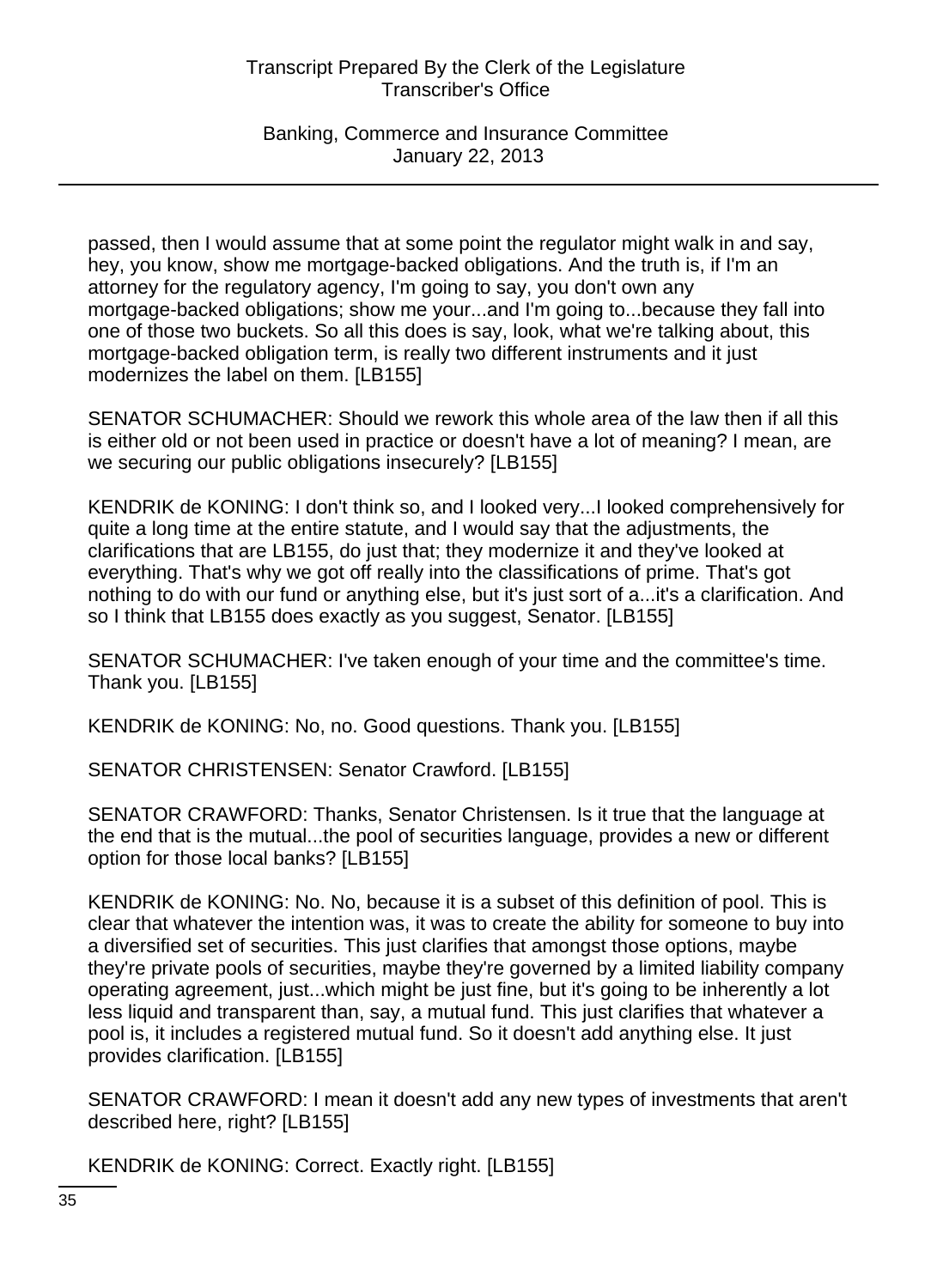SENATOR CRAWFORD: But is it adding a new tool or packaging for the banks? [LB155]

KENDRIK de KONING: Vis-a-vis the term "pool," I would say no; but it provides more clarity. Because whether I'm a regulator or a banker or that public agency, I'm looking at the word "pool" and saying, "I don't know if I could buy this mutual fund or not, and boy, my gut says a mutual fund is certainly a lot more straightforward than..." [LB155]

SENATOR CRAWFORD: It's defining more clearly, I see. [LB155]

KENDRIK de KONING: Yeah. It just really defines it more clearly. [LB155]

SENATOR CHRISTENSEN: Are there any other questions? Thank you, Mr. de Koning. [LB155]

KENDRIK de KONING: Thank you. [LB155]

SENATOR CHRISTENSEN: Any other proponents? Any in the opposition? In neutral? Would you like to close, Senator? He waives. That will close the hearing on LB155 and our hearings for today. [LB155]